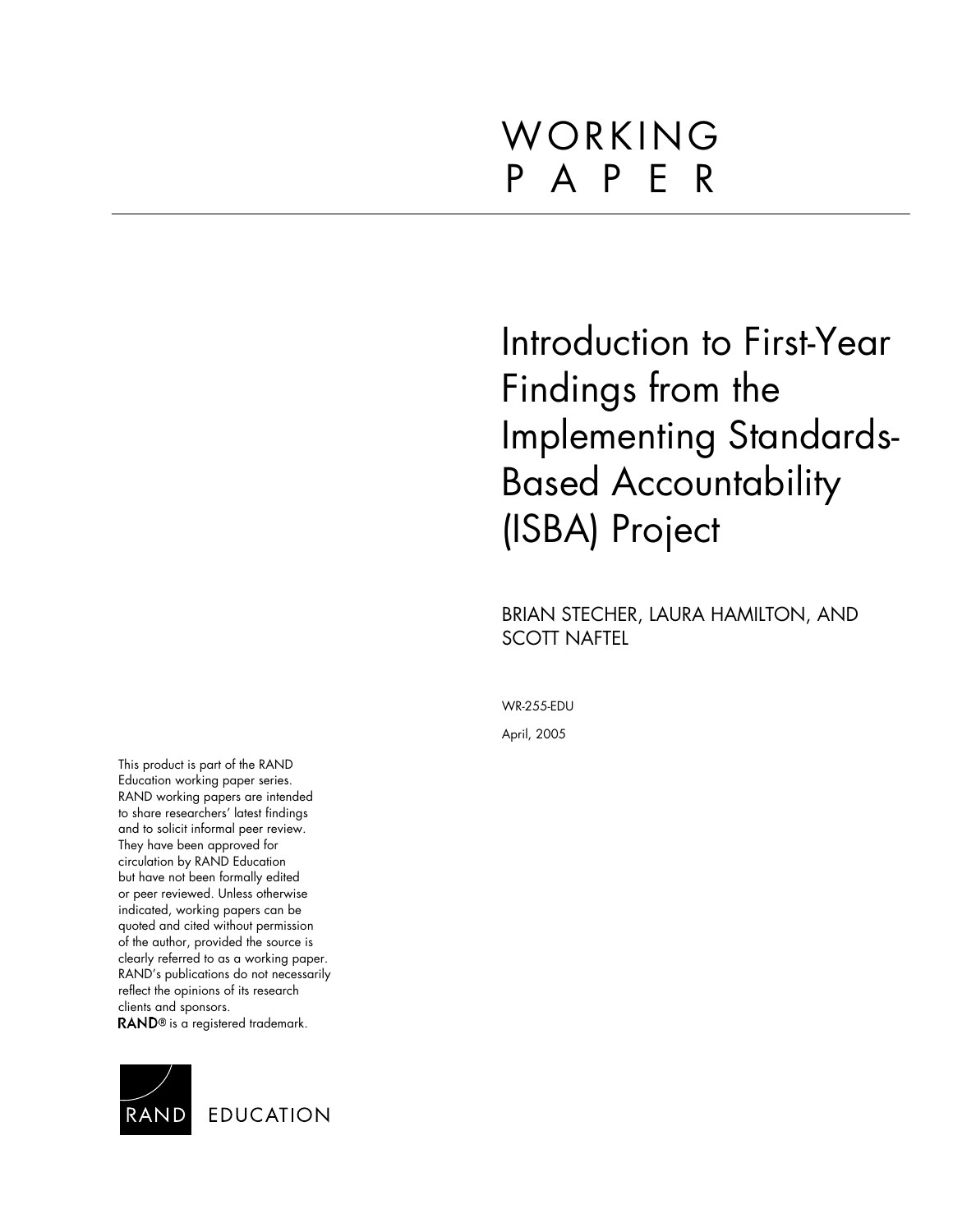# **Preface**

This paper was presented as part of the Symposium "Implementing Standards-Based Accountability: Results from Classrooms, Schools and Districts in Three States" at the annual meeting of the American Educational Research Association, Montreal, Canada, April 13, 2005.

This material is based on work supported by the National Science Foundation under Grant No. REC-0228295. Any opinions, findings and conclusions or recommendations expressed in this material are those of the author(s) and do not necessarily reflect the views of the National Science Foundation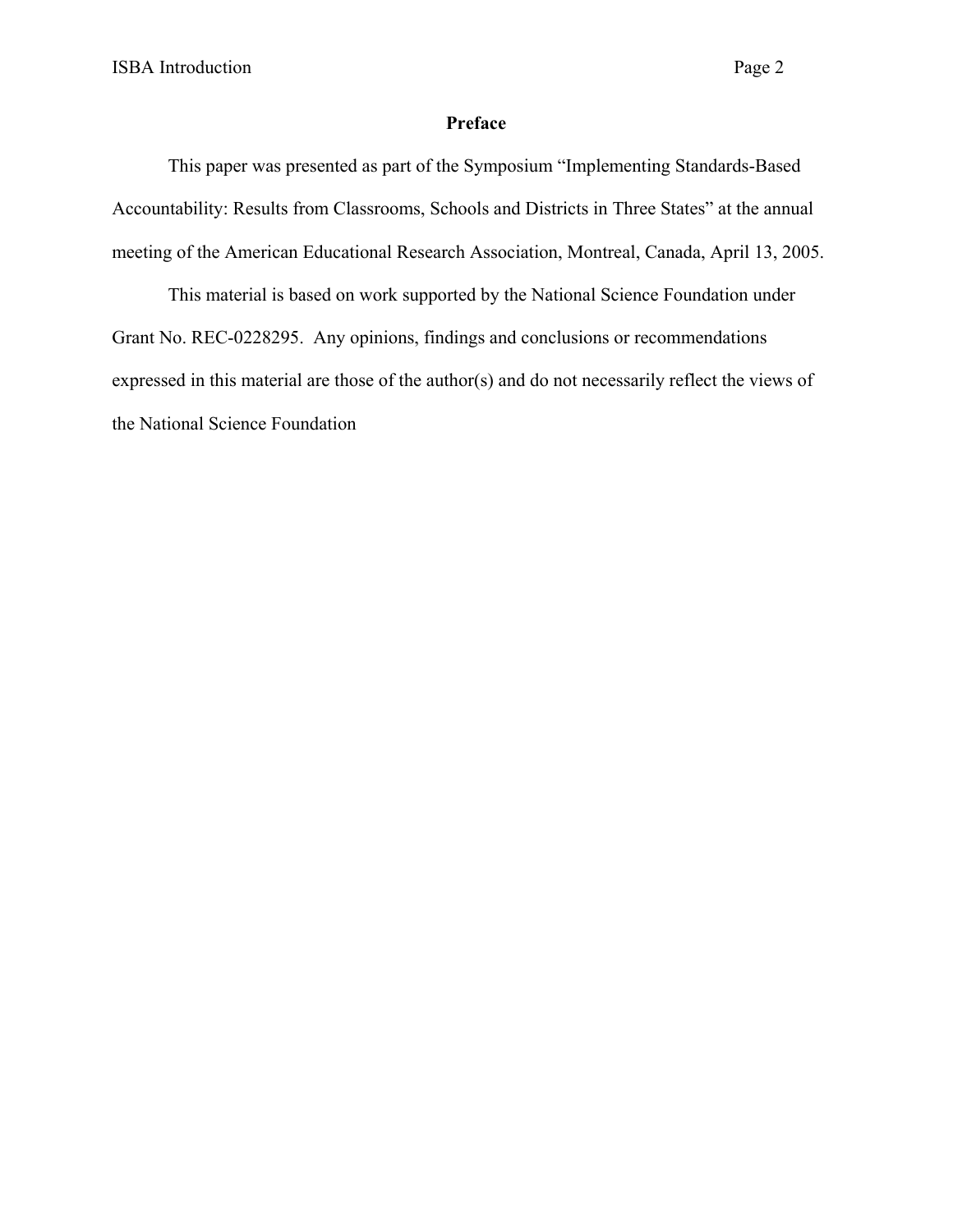ISBA Introduction Page 3

#### **Purpose of Project**

Perhaps the largest scale-up of an educational program occurring in the United States at the present time is the implementation of standards-based accountability (SBA) in all 50 states as a result of the No Child Left Behind Act of 2001 (P.L. 107-110). The Implementing Standards-Based Accountability (ISBA) project is designed to identify factors that enhance the implementation of SBA systems, foster changes in school and classroom practice, and promote improved student achievement. We are following selected states, districts, schools, and teachers longitudinally for three years to address four broad questions:

- What strategies are used in implementing SBA at the state, district, and school levels?
- Which state, district, and school implementation strategies are associated with changes in classroom practice?
- Which features of SBA implementation are associated with student attainment of academic standards?
- How valid are the standards-based test scores as indicators of changes in student achievement?

Answers to these questions will help policymakers, educators, and researchers understand the ways SBA policies are implemented at all levels of the system; explain relationships among implementation, instructional practices, and student achievement; and identify successful practices that can be promulgated to make SBA function more effectively. This paper provides a description of the study and presents some contextual information on the three states— California, Georgia, and Pennsylvania—that are participating in the study. It is the first paper in a five-paper symposium that presents findings from the initial year of data collection.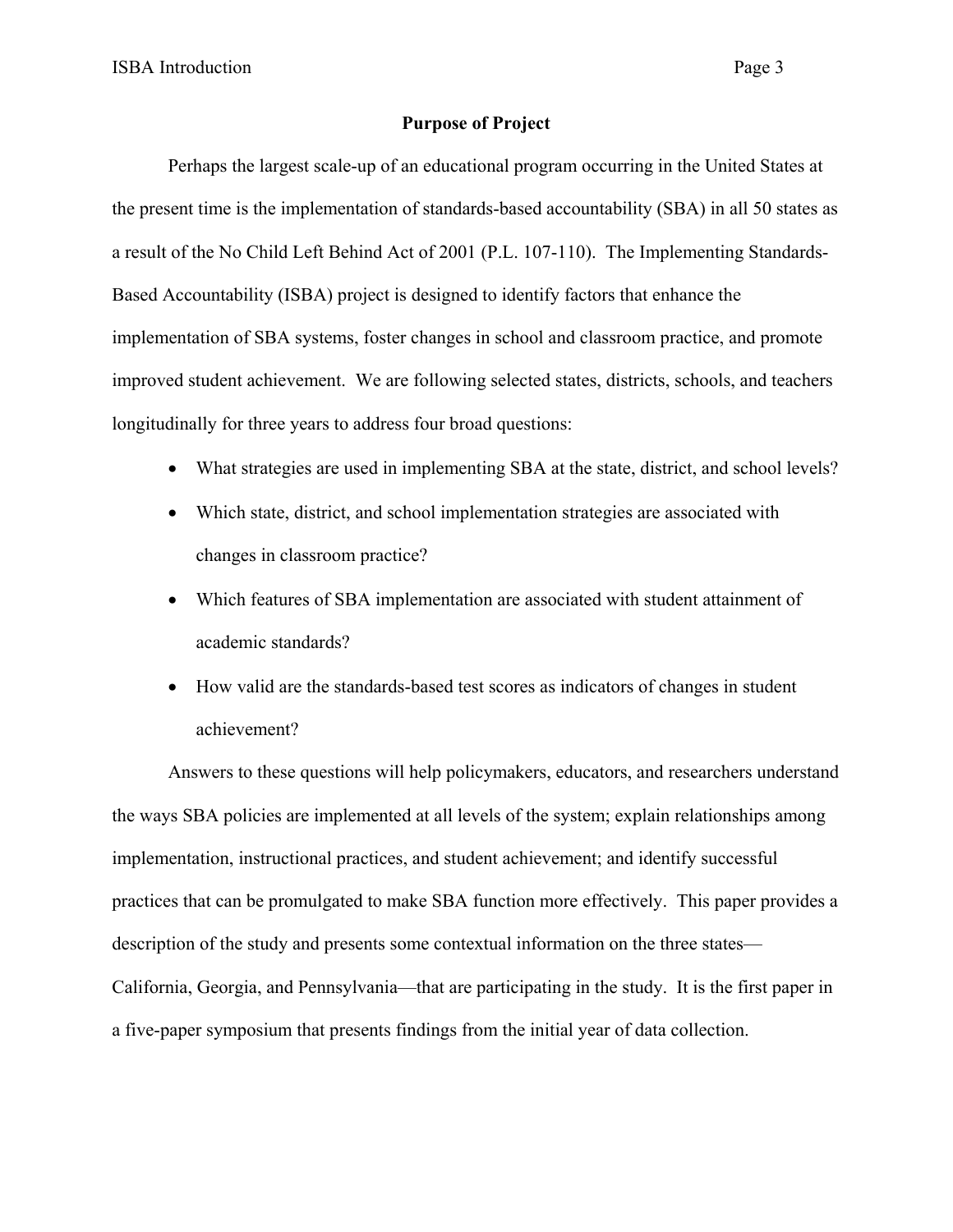#### **Background**

### **Standards-Based Accountability**

Standards-based accountability is the amalgamation of three ideas--standards, assessments, and accountability--that have been part of the educational landscape for some time. For example, the call for explicit "world-class" standards to guide educational practice was sounded loudly by the nation's governors in 1989 in response to the poor performance of U.S. students on international comparative assessments (McKnight, et al., 1987; National Governors Association, 1989; Travers and Westbury, 1989). After much study and discussion (National Council on Education Standards and Testing, 1992), content standards became a formal requirement of the 1994 reauthorization of the Elementary and Secondary Education Act (The Improving America's Schools Act). Standardized achievement testing is a far older idea. Standardized tests began to be used in the U.S. in the early twentieth century, and they have been the most common method for monitoring educational performance for decades (Resnick, 1982). Accountability for outcomes in education can be traced back more than a century to early payfor-performance agreements in England (Kirst, 1990). The notion of accountability has taken a number of forms in the U.S. in recent years, including school report cards and school choice. Yet, the combination of these elements into a single integrated system is relatively new, as is the use of the term "standards-based accountability."

Standards-based accountability is built around a multi-step feedback mechanism. Content and performance standards define the goals for the educational system. Schools are expected to use these statements about "what students should know and should be able to do" to establish policies regarding curriculum, professional development, and other school functions, and teachers are expected to use them to guide instructional planning. In this way, the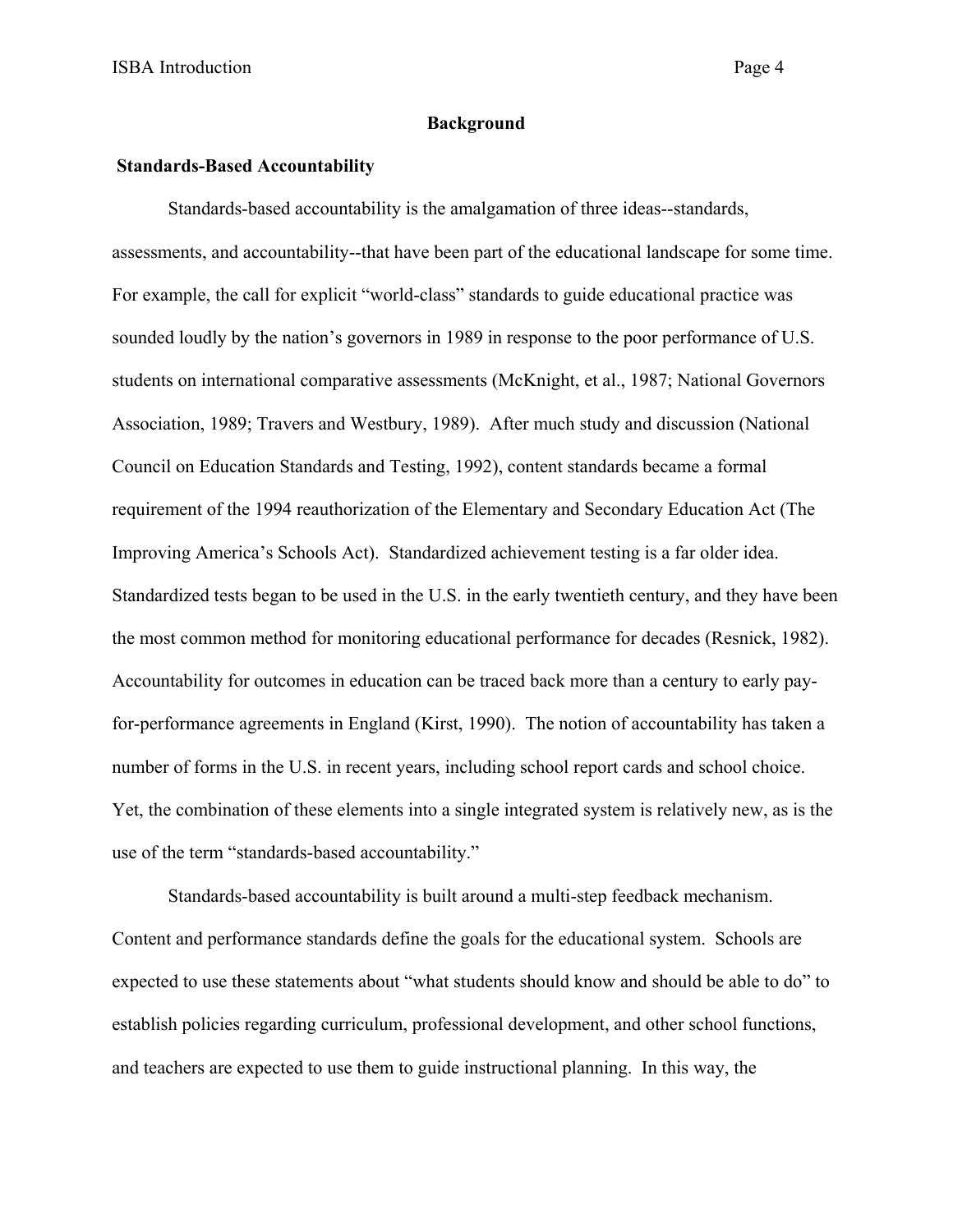coordinated efforts of administrators and teachers should lead to students' mastery of the content and skills specified in the standards. The standards also guide the development of student assessments. Student performance on the assessments is used as an indicator of school success. Schools that do well are rewarded, which should reinforce good practice. Schools that do poorly are sanctioned and offered assistance, which should lead them to change practice and improve their services to students. This feedback loop is intended to improve educational practices and student outcomes. These few basic components are at the heart of SBA, although they can be operationalized in different ways by choosing different standards, tests, assistance policies, and reward structures.

**SBA in the Context of No Child Left Behind.** Most educators are familiar with the accountability provisions of the 2001 reauthorization of the Elementary and Secondary Education Act, also known as the No Child Left Behind Act (NCLB).<sup>1</sup> The law requires that states establish accountability systems that include: academic standards (indicating what students should know and be able to do); assessments (aligned with standards); performance standards (indicating the level of test performance that corresponds to "proficient" and other levels); annual measurable objectives (indicating the percentage of students expected to be proficient each year until all are proficient in 2012); adequate yearly progress (AYP) targets for schools; and rewards and sanctions for schools based on their AYP status. It is easy to become lost in the details of the law, and it is worth remembering that the law emphasizes four key principles: high standards for all, accountability, flexibility, and parental choice. The accountability policies are designed to ensure that all students, not just some, are expected to become proficient. (Thus, equity is also a key principle of NCLB.) On inspection it is clear that the accountability model

<sup>&</sup>lt;sup>1</sup> A more detailed description of accountability under NCLB can be found in Stecher, Hamilton and Gonzalez (2003).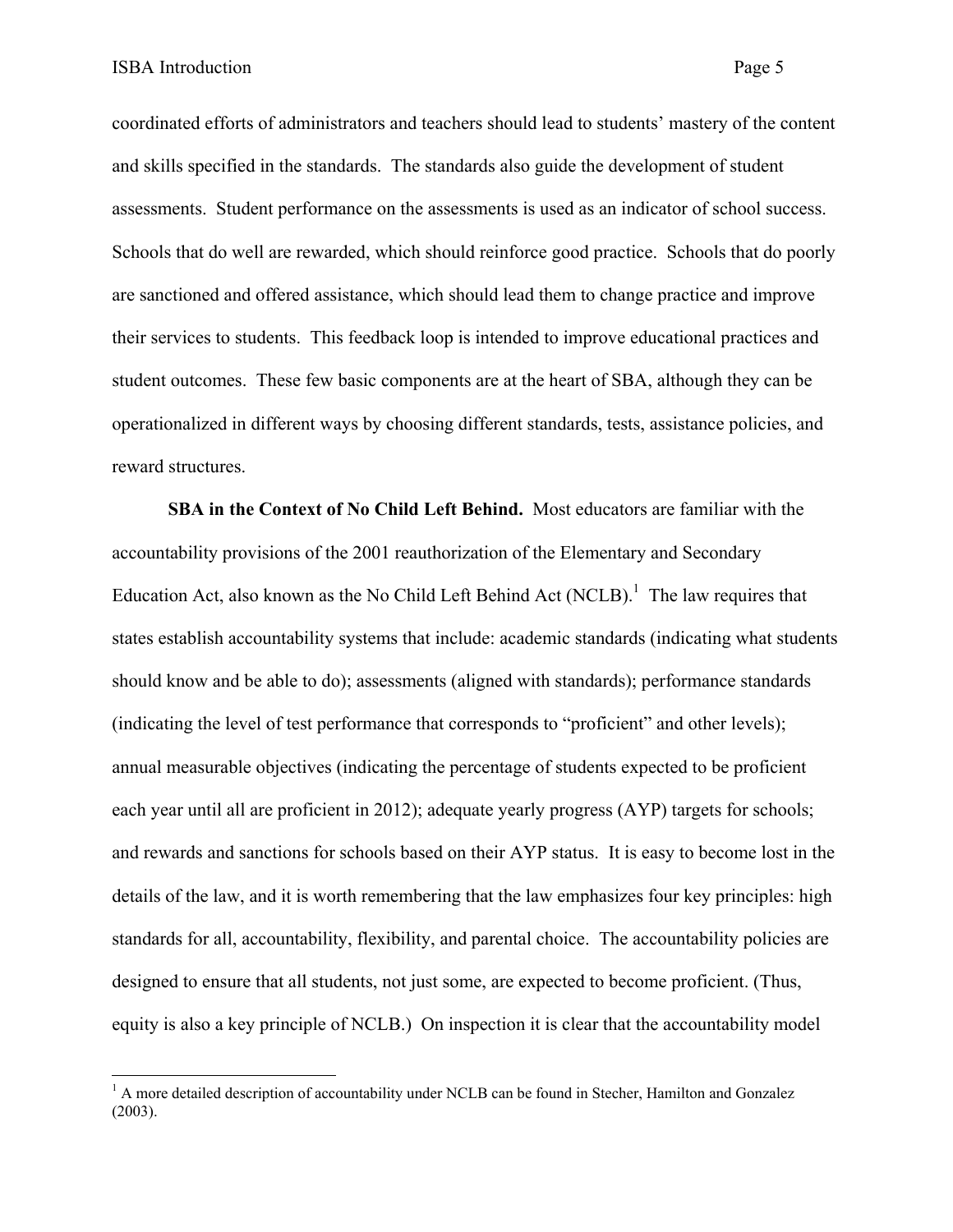enacted by NCLB is a form of standards-based accountability. The SBA core of the NCLB accountability model is described succinctly in this discussion by the National Research Council (1999):

The centerpiece of the system is a set of challenging standards. By setting these standards for all students, states would hold high expectations for performance; these expectations would be the same regardless of students' backgrounds or where they attended school. Aligned assessments to the standards would allow students, parents, and teachers to monitor student performance against the standards. Providing flexibility to schools would permit them to make the instructional and structural changes needed for their students to reach the standards. And holding schools accountable for meeting the standards would create incentives to redesign instruction toward the standards and provide appropriate assistance to schools that need extra help (National Research Council, 1999, pp. 2-3).

This description summarizes the beliefs of the framers of NCLB that this manifestation of

standards-based accountability would lead to improvements in the education of all students. Yet, empirical research on SBA suggests that this approach does not assure success.

# **Evidence for the Effectiveness of Standards-Based Accountability.** The utility of

standards-based accountability was demonstrated in a few pioneering states in the 1990s. Two of the most prominent examples of SBA occurred in Texas and North Carolina, where test scores rose dramatically after the introduction of SBA systems (Grissmer & Flanagan, 1998; Texas Education Agency, 2000). Improved performance of NAEP has been interpreted by some observers as providing confirmatory evidence of the success of SBA policies in these states (Grissmer et al., 2000), although the increases in NAEP have not been as large as might have been expected given the magnitude of gains on the statewide tests (Klein et al., 2000). International studies also provide evidence that students in school systems with high-stakes testing programs outperform students in systems that do not have high-stakes testing programs (Bishop, 1997). These domestic and international results were important factors in the passage of NCLB by Congress.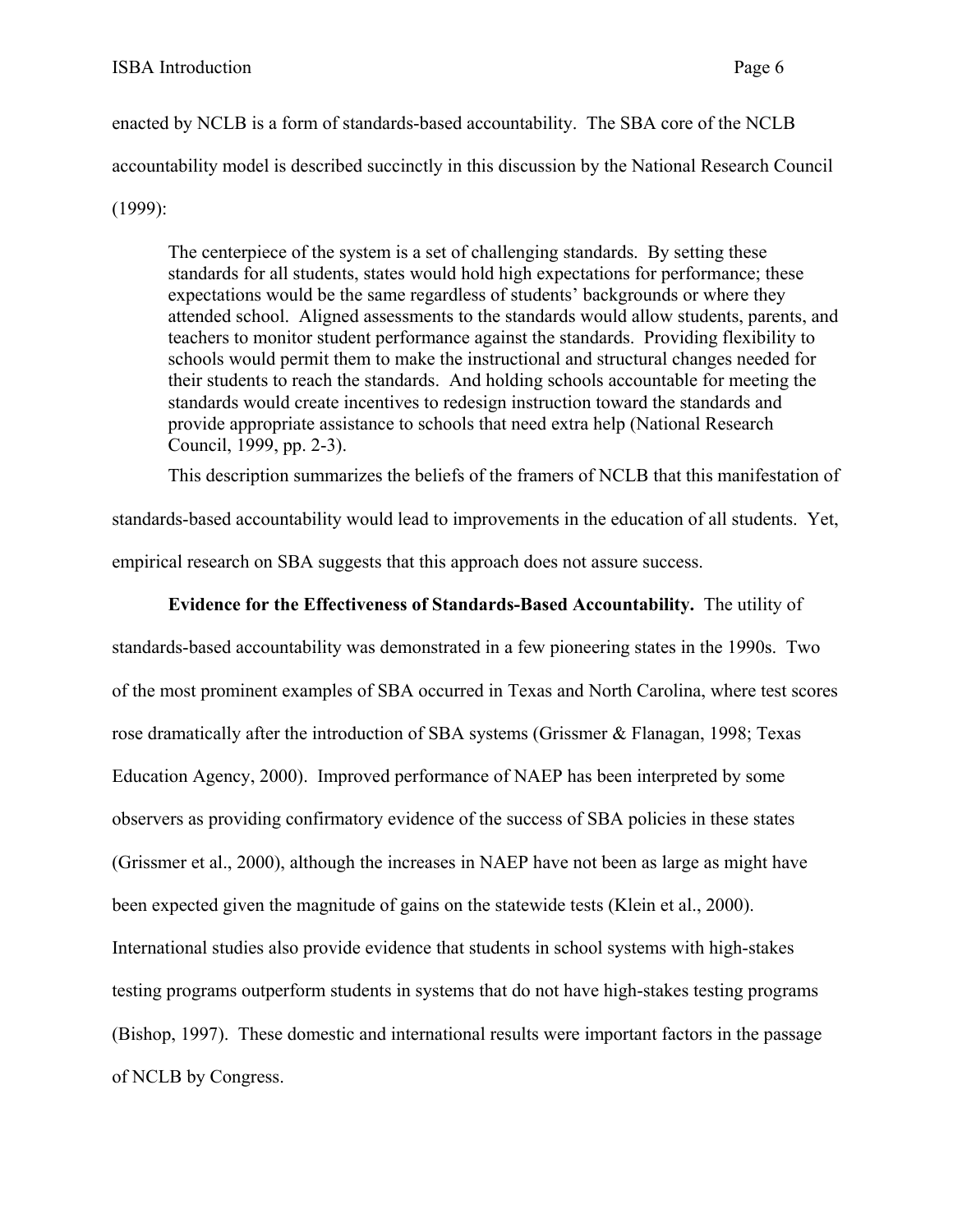In addition, there is a mounting body of research suggesting that SBA leads to significant changes in teachers' instructional practices and content coverage (Hamilton, 2004; Stecher, 2002). Tepper (2001) found that teachers in Chicago shifted content emphasis and time spent on test preparation in response to the introduction of a high-stakes testing program, and Swanson and Stevenson's (2002) analysis of state-level initiatives suggests that standards and assessments may influence instructional practices in different ways depending on features of the state policies. SBA policies also may improve learning by increasing student motivation (Betts  $\&$ Costrell, 2001; Roderick & Engel, 2001), though the motivational effects are likely to vary according to the age of the student (Phillips & Chin, 2001) as well as the nature of the incentive system.

#### **Research Relevant to the Implementation of SBA**

Our study design and data collection procedures are guided by a conceptual framework derived from research on implementation and scale-up. Figure 1 illustrates this conceptual framework and our understanding of how NCLB policies may get translated into classroom practice and student learning outcomes. The lists of policies, practices, and influences in the figure are not exhaustive but illustrate some of the features we are studying. The figure highlights the multi-level nature of this process. In NCLB, accountability policies are developed and promulgated primarily at the state level, but actions at all levels of the educational system state, district, school, and classroom—affect the ways in which these policies are implemented and their impact on student learning. Our study is designed to gather information on implementation at all of these levels with an emphasis on understanding variations in implementation across schools and classrooms. Examining what happens in the classroom is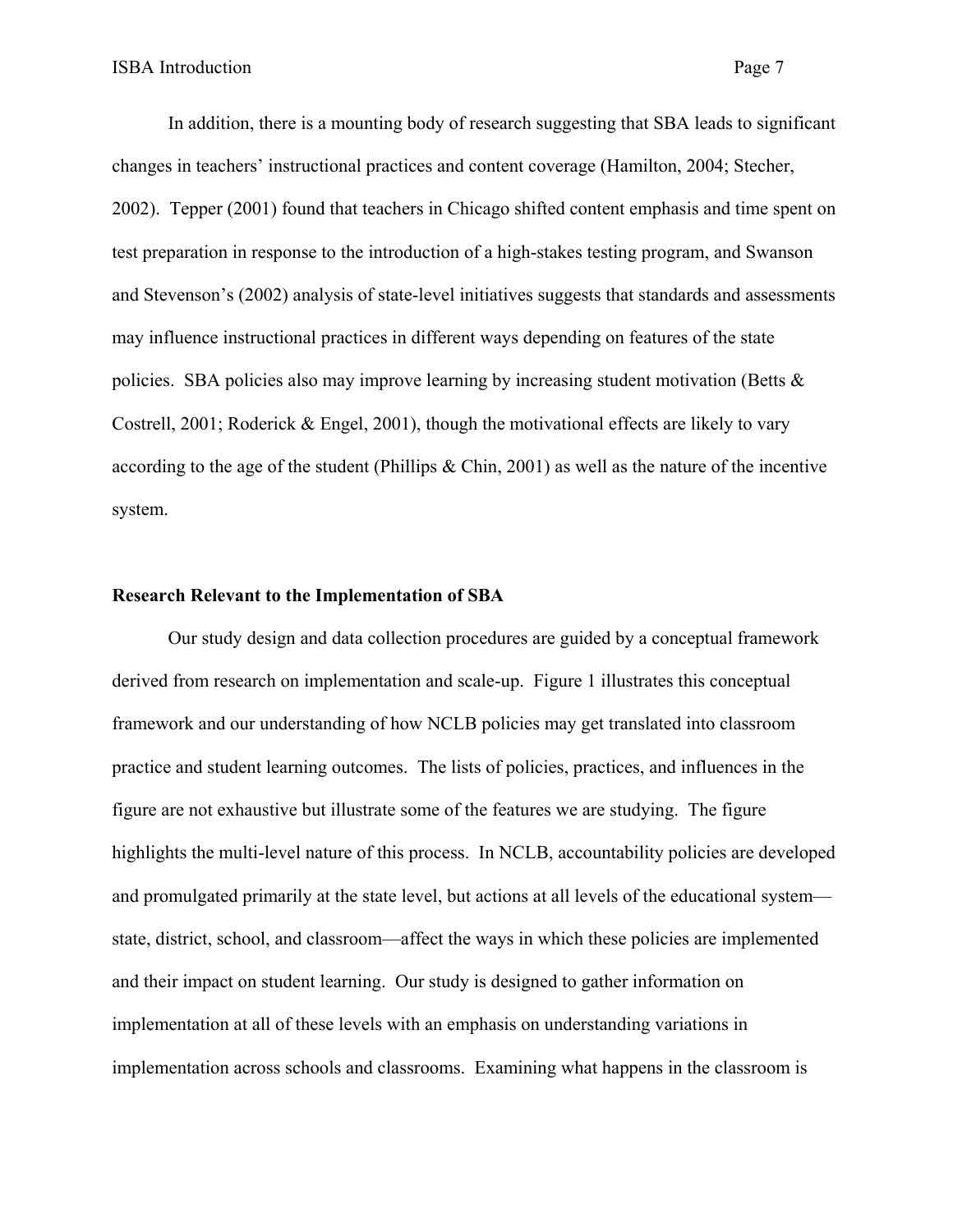critical for understanding how SBA affects student learning, and that is where we place the greatest emphasis.



**Figure 1 ISBA Conceptual Framework** 

Studies of other state initiatives suggest that instruction tends to be resistant to externallymandated policies because instructional activities are so distant from the source of the policy initiatives and tend to be poorly monitored and evaluated (Meyer & Rowan, 1978; Rowan, 1982; Weick, 1976). Furthermore, the incentive structures necessary to ensure fidelity of implementation are typically missing (Elmore, 1996). This lack of connection between policy and instruction makes any kind of systemic reform difficult (Elmore & Fuhrman, 1995). Unlike many other policy initiatives, SBA directly addresses these problems through ongoing monitoring and incentive systems. Whether these policies are effective, however, will depend on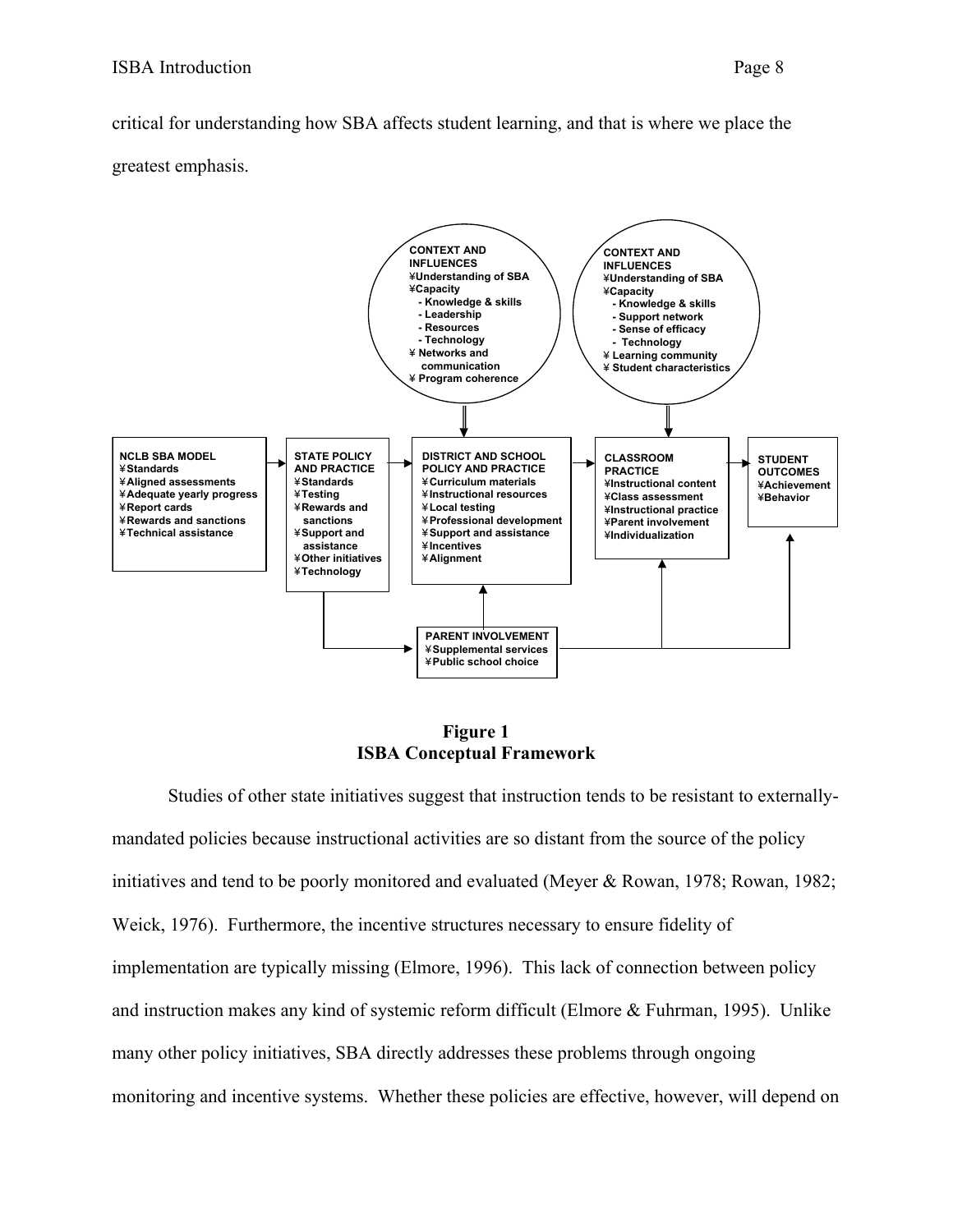their specific features and how they are enacted through the other levels of the system. Research points to particular issues that are relevant at each node of the conceptual framework, and these are the variables we tried to incorporate into the study. We reviewed the research and identified key variables that were relevant to implementation and scale-up at the state, district, school and classroom levels, as well as key features of parental involvement.

At the state level we are gathering information about the specificity and rigor of the content and achievement standards, the format and content of the tests, the alignment of tests with standards, the targets for performance, and the specific rewards and sanctions attached to performance. In addition, our state-level data collection efforts will be designed to provide a more careful and detailed examination of state capacity and state support and technical assistance practices. At the district level, we are collecting information on the district's role in transmitting state-mandated policies to schools, and the type and level of support, training, and resources districts provide to help schools and teachers translate state policy into classroom practice. Schools have similar responsibilities under NCLB, and we will be collecting data at the school level about improvement strategies and support for teacher change. For example, we will examine school decisions relating to curriculum, textbooks and instructional materials, professional development, supplemental testing, and extra student support services. The research literature also identifies a number of important contextual features that influence the actions of districts and schools that we will incorporate into our data collection. These include such features as capacity, instructional leadership, program coherence, resources, and the distribution of authority and responsibility.

Classroom practice is the key leverage point for SBA and a major focus of our study. Although teaching styles are fairly resistant to change, research has shown that policy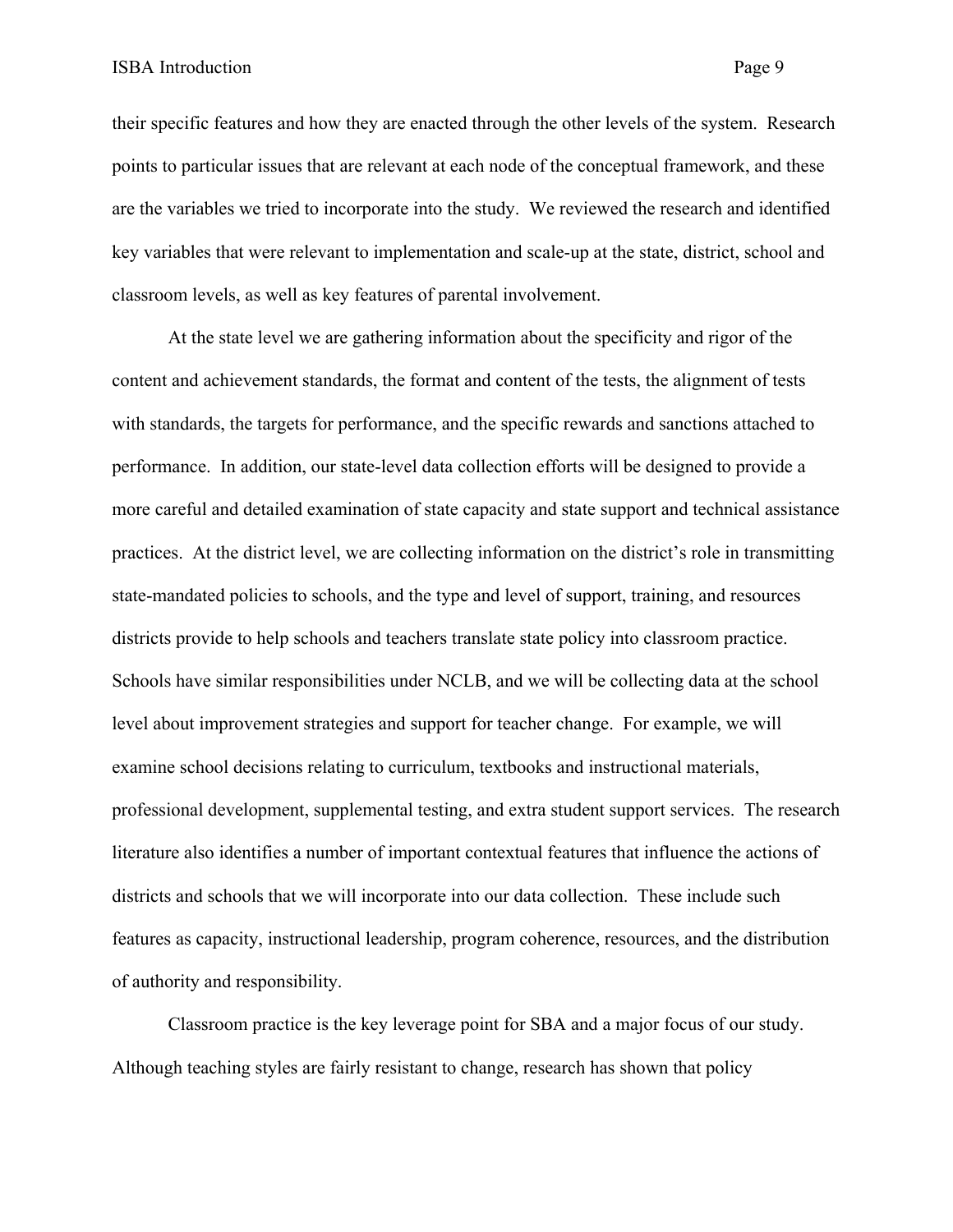interventions can influence both what is taught and how it is taught. We will gather data on changes in curriculum and instruction in mathematics and science, and we will also examine the use of test scores in planning and the use of locally-adopted assessments. Finally, since NCLB is designed to provide increased options and accountability to parents, we will collect some information about parent perceptions of changes arising from NCLB. However, resource constraints limit how much information we can gather from parents.

#### **Methods**

The study uses a combination of large-scale, quantitative data collection and small-scale case studies to examine SBA implementation and outcomes in three states. In each state, we trace SBA implementation at the state, district, school, and classroom level, and gather information on student achievement so that we can associate implementation factors with student outcomes. We focus on elementary and middle school science and mathematics. The choice of subjects was made in consultation with the National Science Foundation. Mathematics was chosen as a focus because it is one of the two required NCLB content areas. Science was chosen because states still had three years to comply with the regulations regarding science standards and assessments, and this would provide an opportunity for the project to study scale up as it unfolded.

#### **Sampling**

**States**. Three states were selected to represent a range of approaches to implementing SBA, and to provide both geographic and demographic diversity. The states are California, Pennsylvania and Georgia. (The accountability systems and demographic features are described below.)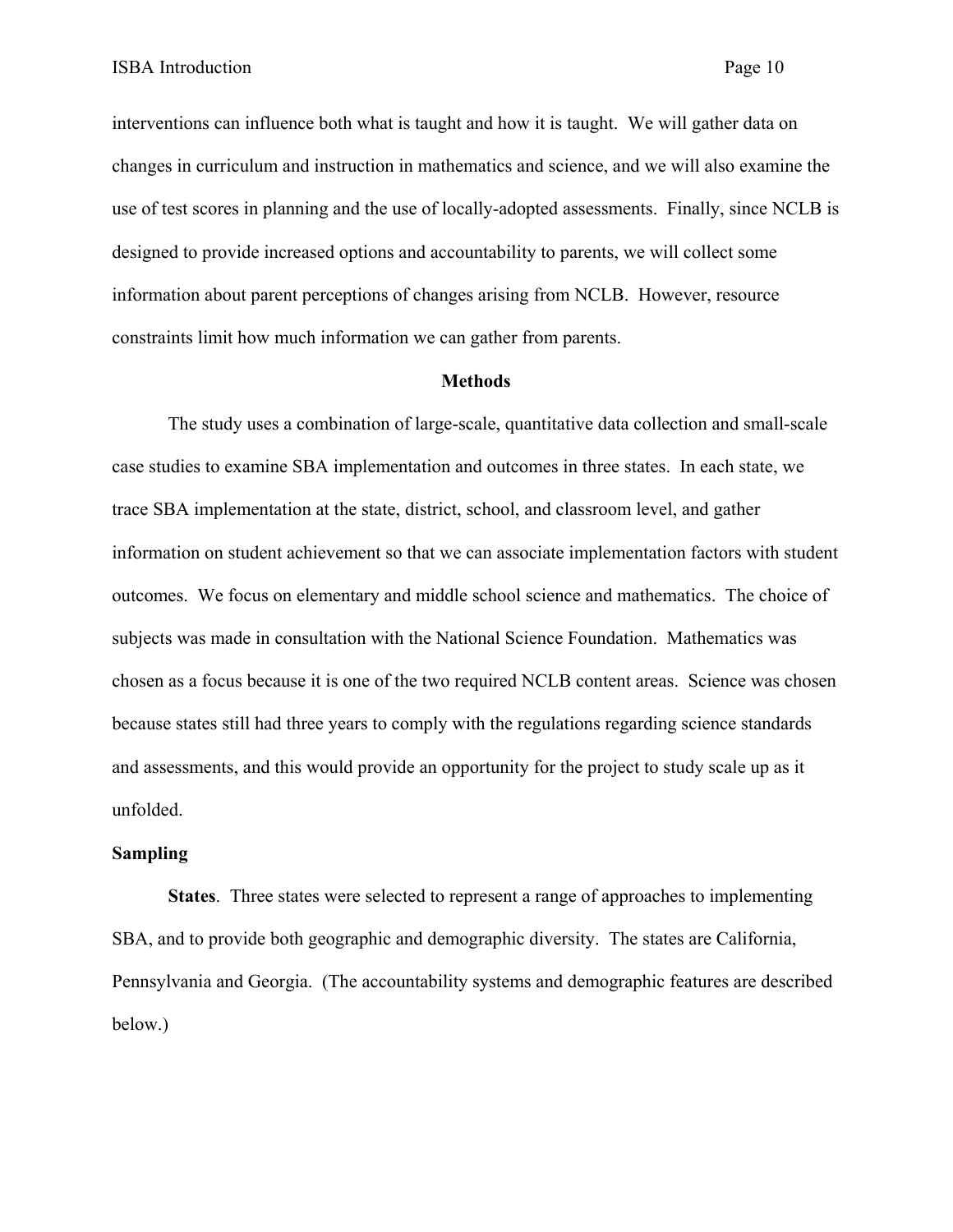**Districts**. To sample districts and schools, we obtained from the NCES Common Core of Data for 2001-2002 a comprehensive list of schools and districts for each of the three states. To obtain our sampling frames, we restricted our attention to the populations of "regular" schools by eliminating vocational, charter, alternative and special education schools. All districts that contained regular schools were included in the district sampling frames. Power calculations assuming various configurations of between and within district variances indicated that taking fewer than 25 districts per state would not provide sufficient power to detect significance of district-level relationships. We cross-classified our districts based on the number of elementary schools and middle schools (roughly proportional to the size of the district), and for each state divided the districts into five strata based on this cross-classification. Stratification was necessary to obtain sufficient representation of the many small districts, while at the same time ensuring a sufficient number of total schools in our sample. The Los Angeles Unified district in CA was sampled with probability 1.

Initially, we sampled 27 districts per state. However, we were not able to enroll as many of these districts as we had anticipated. Refusals were particularly high in California (see Table 1). Districts gave a number of reasons for not participating, including additional pressures related to NCLB. As a result, a supplemental sample of 23 districts (primarily in California) was drawn and recruitment efforts were extended. Eventually, we recruited 68 districts to participate in the 2003-04 school year, representing a cooperation rate of 65%. The final sample is slightly lower than our design specification, and we are making efforts to increase it in subsequent years.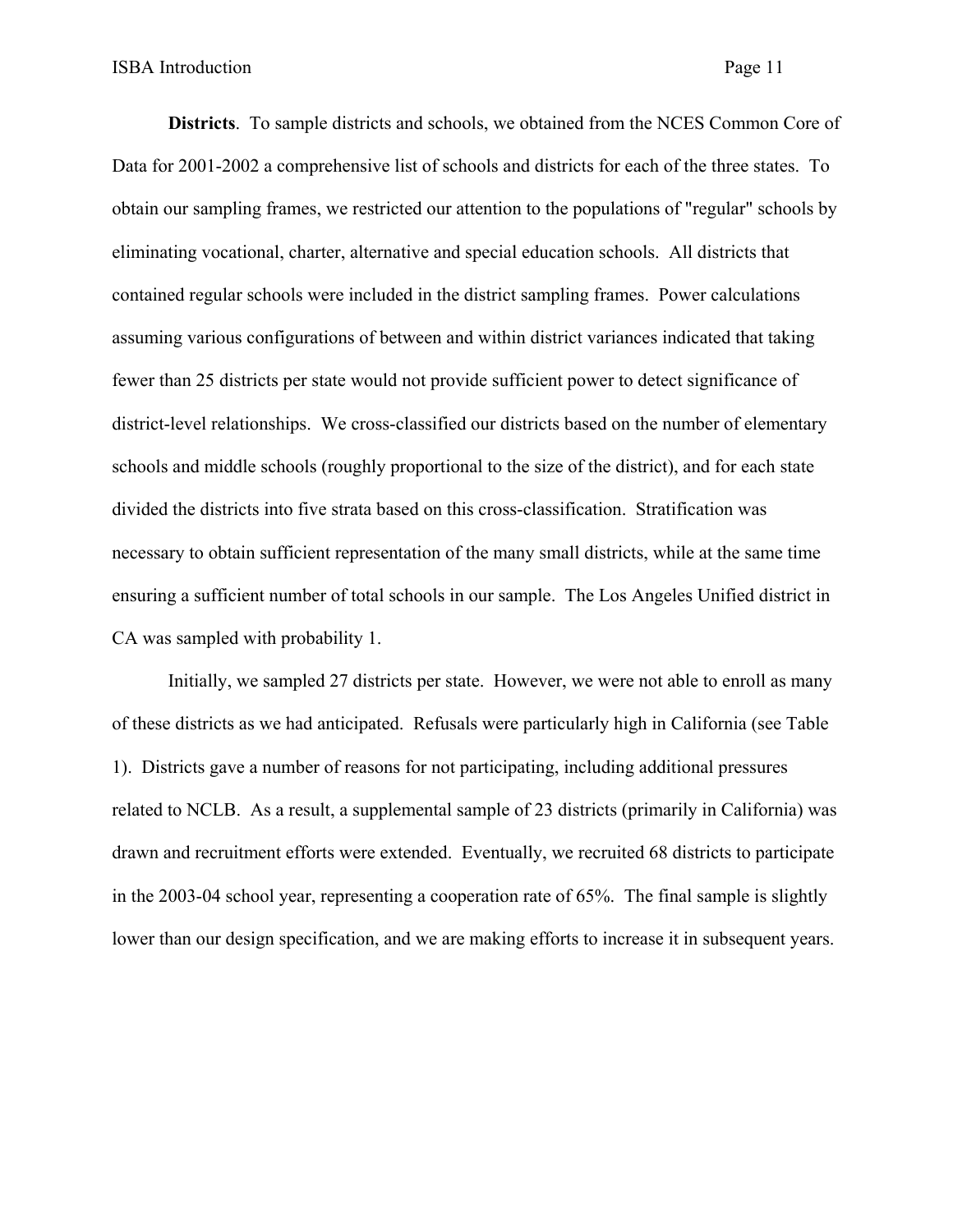|                              |       |       | California Georgia Pennsylvania | <b>Total</b> |
|------------------------------|-------|-------|---------------------------------|--------------|
| Initial Sample               | 27    | 27    | 27                              | 81           |
| Replacement Sample           | 13    | 5     | 5                               | 23           |
| <b>Total Sample</b>          | 40    | 32    | 32                              | 104          |
| <b>Cooperating Districts</b> | 19    | 25    | 24                              | 68           |
| <b>Cooperation Rate</b>      | 47.5% | 78.1% | 75%                             | 65.4%        |

**Table 1. District Sample and Cooperation, 2003-04** 

**Schools**. We aimed to study approximately 100 schools per state, which involved sampling about 125 schools per state and expecting about an 80% participation rate. To select schools, we first designated each school in a sampled district as either an elementary school, a middle school, or a combined school. Elementary schools contained grades 3 and 4, middle schools contained grades 7 and 8, and combined schools contained grades 3, 4, 7, and 8. We excluded very small schools by requiring that schools have on average 10 or more students in each of these grades.<sup>2</sup> Then we randomly sampled elementary schools and middle schools from the sampled districts, selecting between one and five schools of each type from each district according to a prearranged pattern based on district size. Schools were not contacted until districts agreed to participate. In California, a larger percentage of districts declined to participate than in Georgia or Pennsylvania. As a result, the California sample was smaller than the sample in the other two states. Districts usually assume responsibility for approving research requests, and once district cooperation is obtained, school cooperation is usually easier to obtain. Overall, we recruited 267 schools to participate in the study in 2003-04, representing a school cooperation rate of 90% (see Table 2).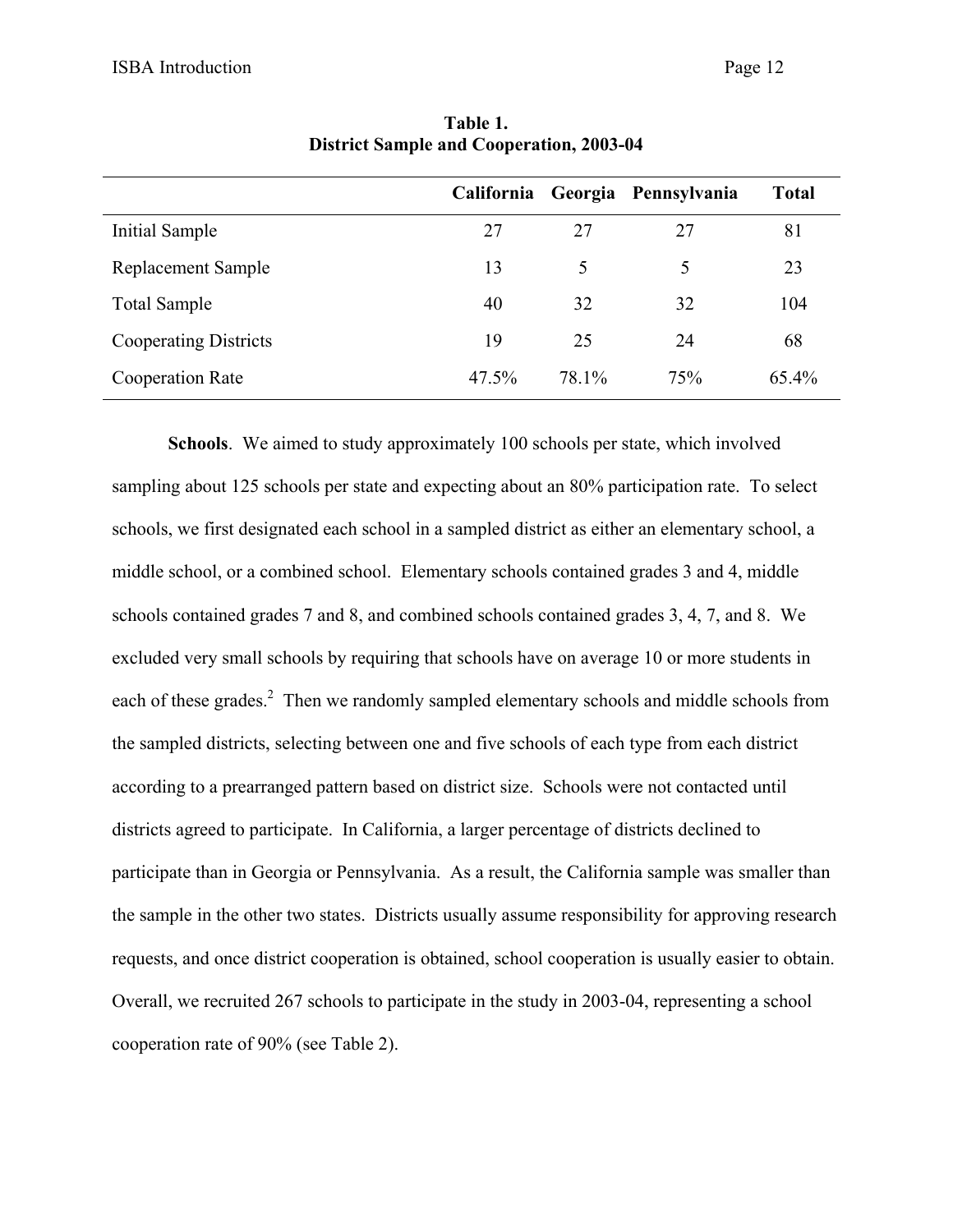|                         | <b>California</b> | Georgia | Pennsylvania | <b>Total</b> |
|-------------------------|-------------------|---------|--------------|--------------|
| Sample                  | 78                | 116     | 103          | 297          |
| Cooperating Schools     | 63                | 108     | 96           | 267          |
| <b>Cooperation Rate</b> | 80.7%             | 93.1%   | 93.2%        | 89.9%        |

**Table 2. School Sample and Cooperation, 2003-04** 

 **Teachers.** Once schools were recruited, we obtained complete rosters of all teachers in the relevant subjects and grades. For elementary schools we asked for lists of all teachers who taught mathematics or science to students in grades three, four or five. The same request was made of middle schools focusing on grades seven and eight. All teachers in these grades and subjects were included in the study.

#### **Instrumentation**

State-level data collection has been done through semi-structured, face-to-face interviews with key personnel in the state Departments of Education, including the state superintendent or designee, the director of assessment, the director of curriculum, and others. We also interviewed other policy actors, including legislators, staff members from the education committees of the legislature, members of staff from the state board of education, leaders of the teachers' union and the state school boards' association. In addition to the interviews, we are collecting relevant documents, such as copies of the state content standards and studies the state conducted to evaluate alignment between standards and tests.

At the district level, we gathered information from superintendents using both semistructured telephone interviews and paper-and-pencil surveys. The surveys include questions on

 $\frac{1}{2}$  $<sup>2</sup>$  In California the criterion was 11 or more students per grade to mirror a limit used by the state for reporting</sup> purposes.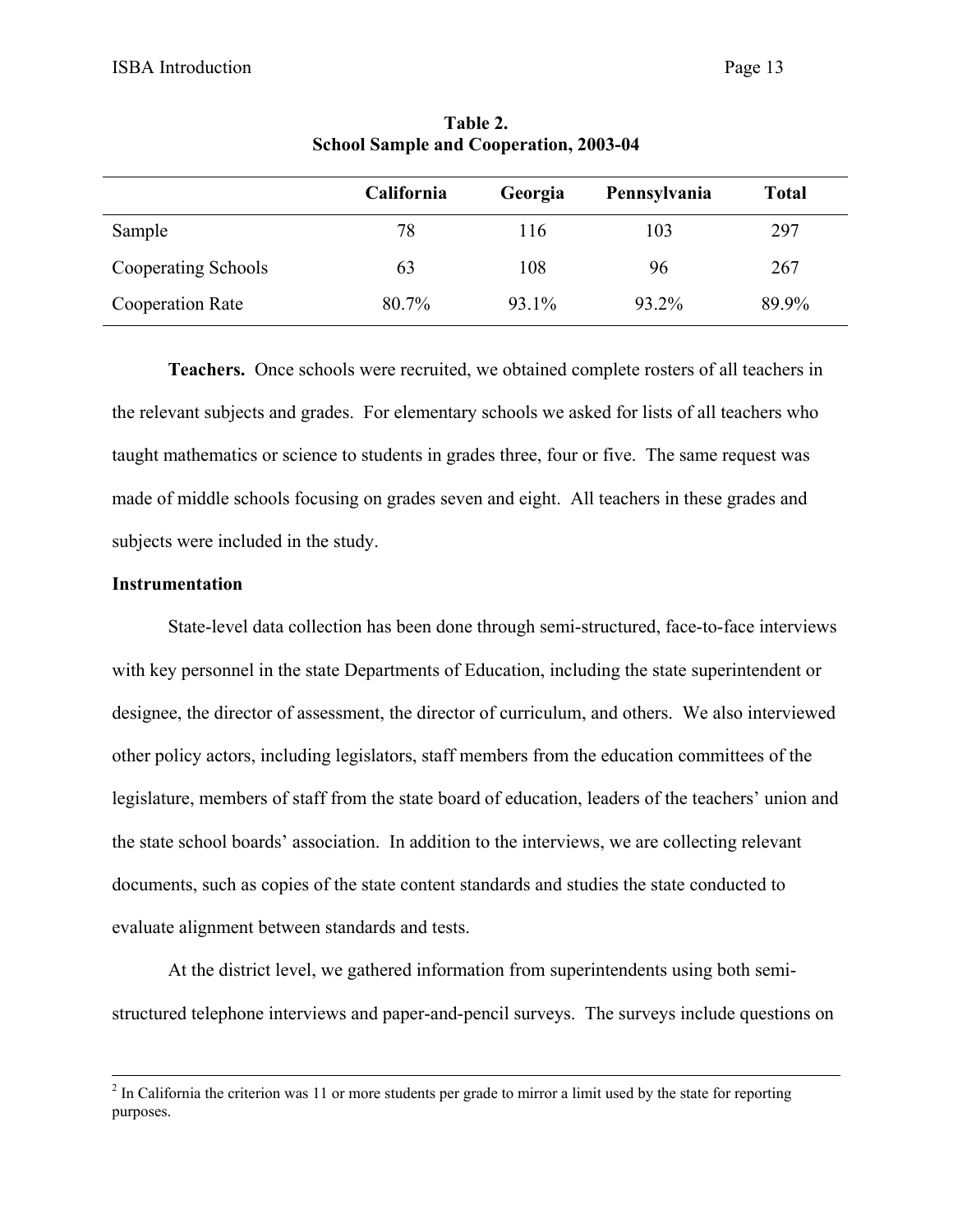district actions related to SBA, as well as on the level of support districts receive from the state and on challenges related to the implementation of NCLB provisions, such as parental choice and supplemental services. The interviews captured more specific information on state-todistrict contacts and district-to-school contacts than could be obtained through surveys.

At the school level, we gathered information from principals and teachers using surveys. These surveys addressed local actions related to the components of NCLB (standards, assessments, etc.) as well as the contextual factors that may influence these actions, such as the quality of leadership and the degree of collaboration among teachers. We developed a separate teacher survey for each state, which allowed us to use state-specific terminology, though the underlying questions were the same. We administered a common principal survey across the three states. In addition, the principal and teacher surveys include a number of questions that were administered to both sets of respondents, permitting us to compare principals' responses with those of teachers.

The draft surveys were all pilot tested with relevant groups of respondents (superintendents, principals, teachers). The pilot testing included detailed interviews, in which similar respondents in the participating states talked through their responses and informed us of any problems they had answering the questions. We made a number of revisions to the surveys as a result of these interviews. These survey development procedures provide us with a reasonable degree of confidence that our survey items are capturing the intended constructs.

In addition to the large-scale data collection, we conducted case study visits to 18 schools (three schools in each of two districts in each of the three states).<sup>3</sup> During these visits we interviewed principals and teachers, and we conducted focus groups with small groups of parents. The principal and teacher interview protocols used during these visits focused on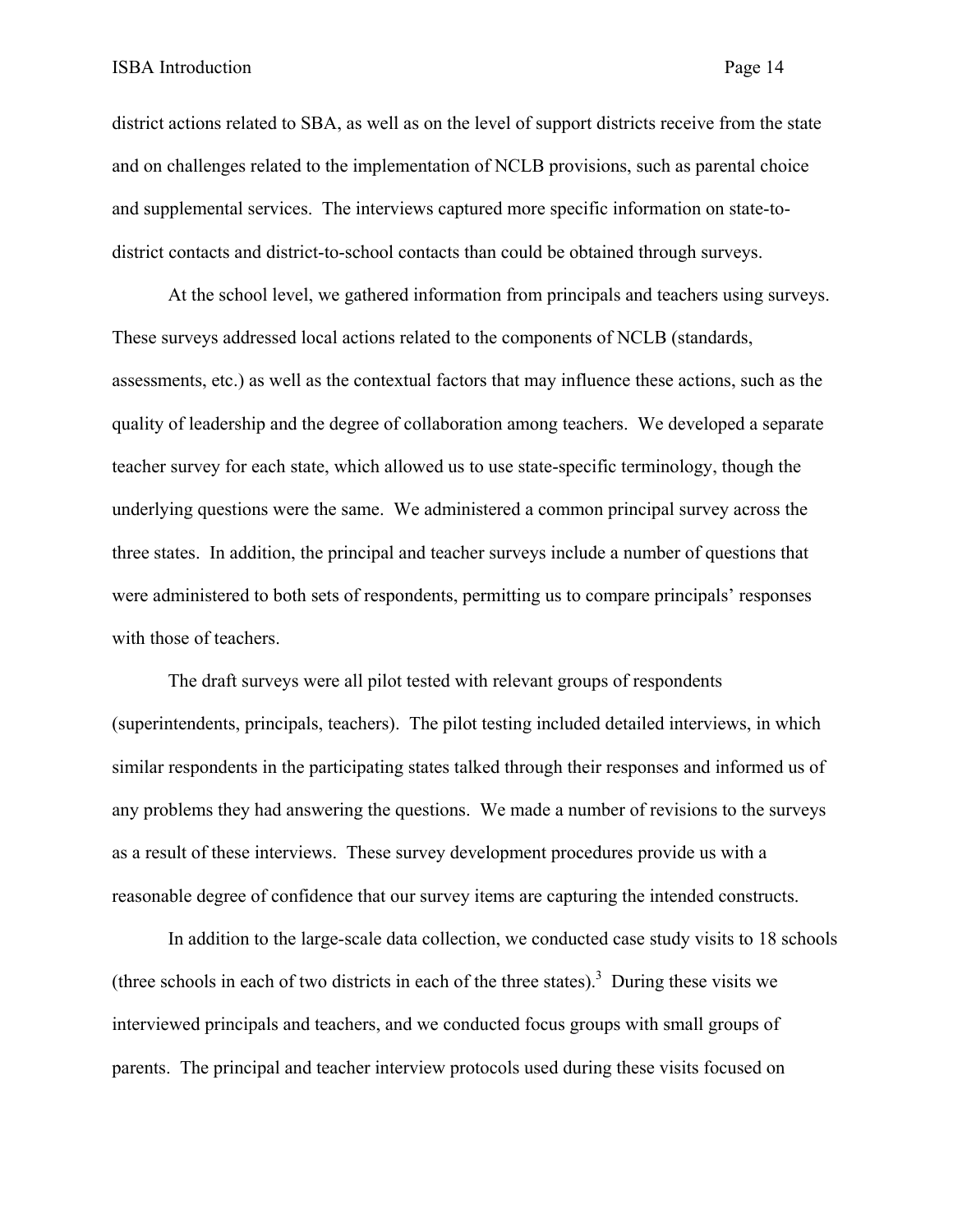NCLB-related changes in the school, the nature and adequacy of technical assistance received, and the use of information from the accountability system. The parent focus group protocol asked parents about their perceptions of the school, their understanding of NCLB, their responses to the choice and supplemental services provisions, and their use of information from state tests. The case studies were primarily intended to provide richer information than we were able to collect through surveys. In addition, we used the case study information to revise our surveys for 2004-05 data collection in cases where the surveys failed to capture something important that was uncovered during the school visits. We will visit these schools again during spring 2005 and spring 2006.

# **Data Collection**

The schedule for data collection in 2003-04 is shown in Table 3. The bulk of our data collection activities occurred between late January and late May.

| <b>Activity</b>                             | <b>Dates</b>               |
|---------------------------------------------|----------------------------|
| <b>District Recruitment</b>                 | $July - October, 2003$     |
| School Enrollment                           | October – December, 2003   |
| <b>State Interviews</b>                     | September – November, 2003 |
| <b>Survey Pretest</b>                       | November, 2003             |
| Principal and Teacher Survey Administration | January – April, $2004$    |
| Superintendent Survey Administration        | February – May 2004        |
| <b>School Site Visits</b>                   | February – May, 2004       |
| <b>District Superintendent Interviews</b>   | February – May, $2004$     |

| Table 3.                  |  |  |  |
|---------------------------|--|--|--|
| Data Collection 2003-2004 |  |  |  |

<sup>&</sup>lt;sup>3</sup> <sup>3</sup> In one district we were only able to arrange visits to two schools.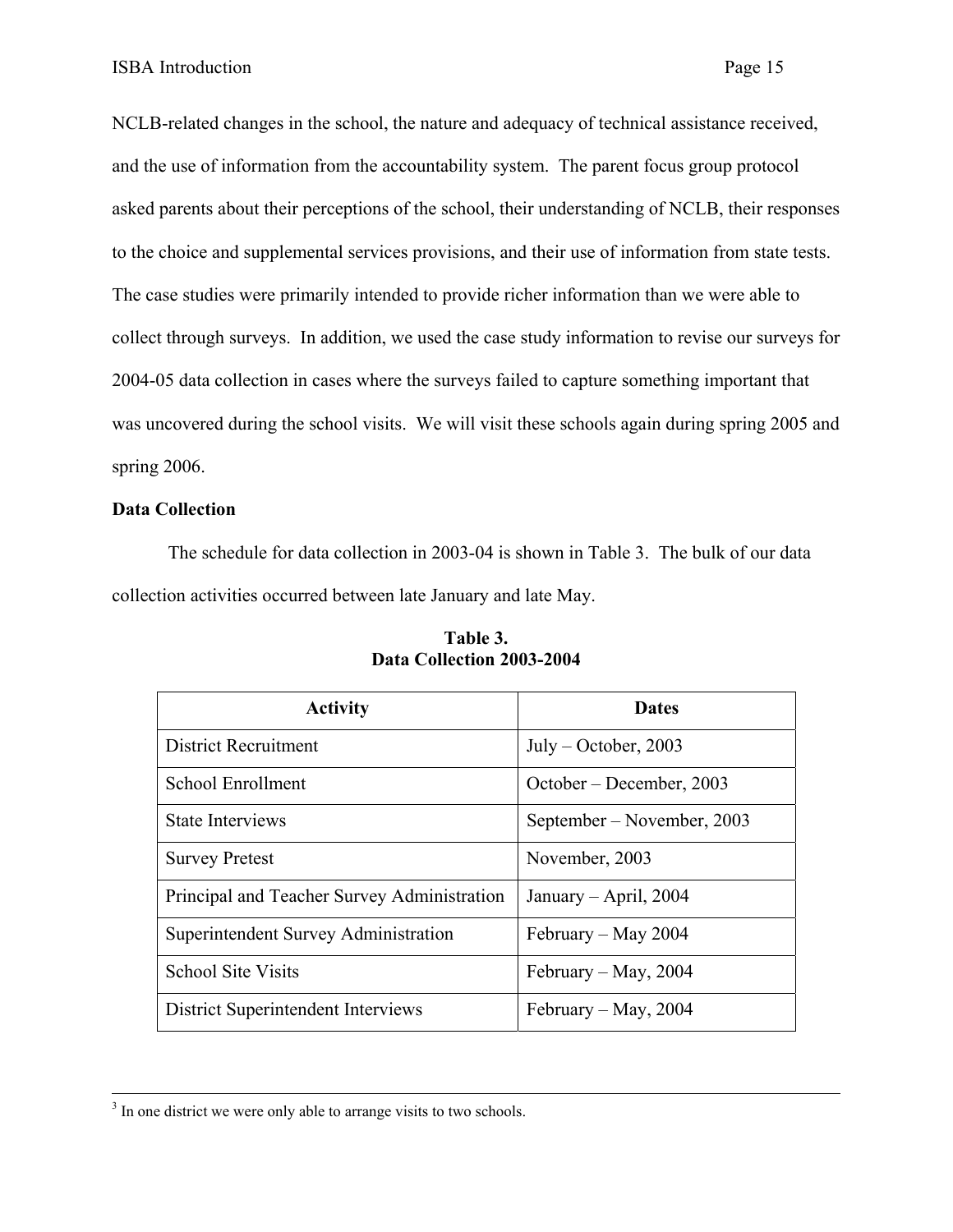**Survey Responses.** With a few exceptions, survey response rates were quite high. This may be due to the fact that principals and teachers who returned completed surveys received \$25.00 as an acknowledgment of their time and effort. School coordinators who helped in the distribution and collection of teacher surveys received an additional \$25.00. Superintendent response rates were also high, although no honoraria were paid to superintendents. Table 4 shows the response rates for superintendents in participating districts, by state. Overall, the response rate for participating districts was 88%.

|                              | California | Georgia | Pennsylvania | <b>Total</b> |
|------------------------------|------------|---------|--------------|--------------|
| <b>Cooperating Districts</b> | 19         | 25      | 24           | 68           |
| Completed Superintendent     | 18         | 20      | 22           | 60           |
| Survey                       |            |         |              |              |
| <b>Survey Response Rate</b>  | 94.7%      | 80.0%   | 91.6%        | 88.2%        |

**Table 4. Superintendent Survey Responses, 2003-04** 

 Table 5 shows the corresponding response rates for principals and teachers in cooperating schools. Overall, 85% of principals and 83% of teachers in these schools returned completed surveys.

|                                    | California | Georgia | Pennsylvania | <b>Total</b> |
|------------------------------------|------------|---------|--------------|--------------|
| Cooperating Schools                | 63         | 108     | 96           | 267          |
| <b>Principals Survey Responses</b> | 51         | 88      | 88           | 227          |
| Principal Response Rate            | 80.9%      | 81.5%   | 91.7%        | 85.3%        |
| Teacher Sample                     | 692        | 1522    | 1073         | 3287         |
| <b>Teacher Survey Responses</b>    | 487        | 1318    | 926          | 2731         |
| <b>Teacher Response Rate</b>       | 70.4%      | 86.6%   | 86.3%        | 83.1%        |

**Table 5. Principal and Teacher Survey Responses, 2003-04**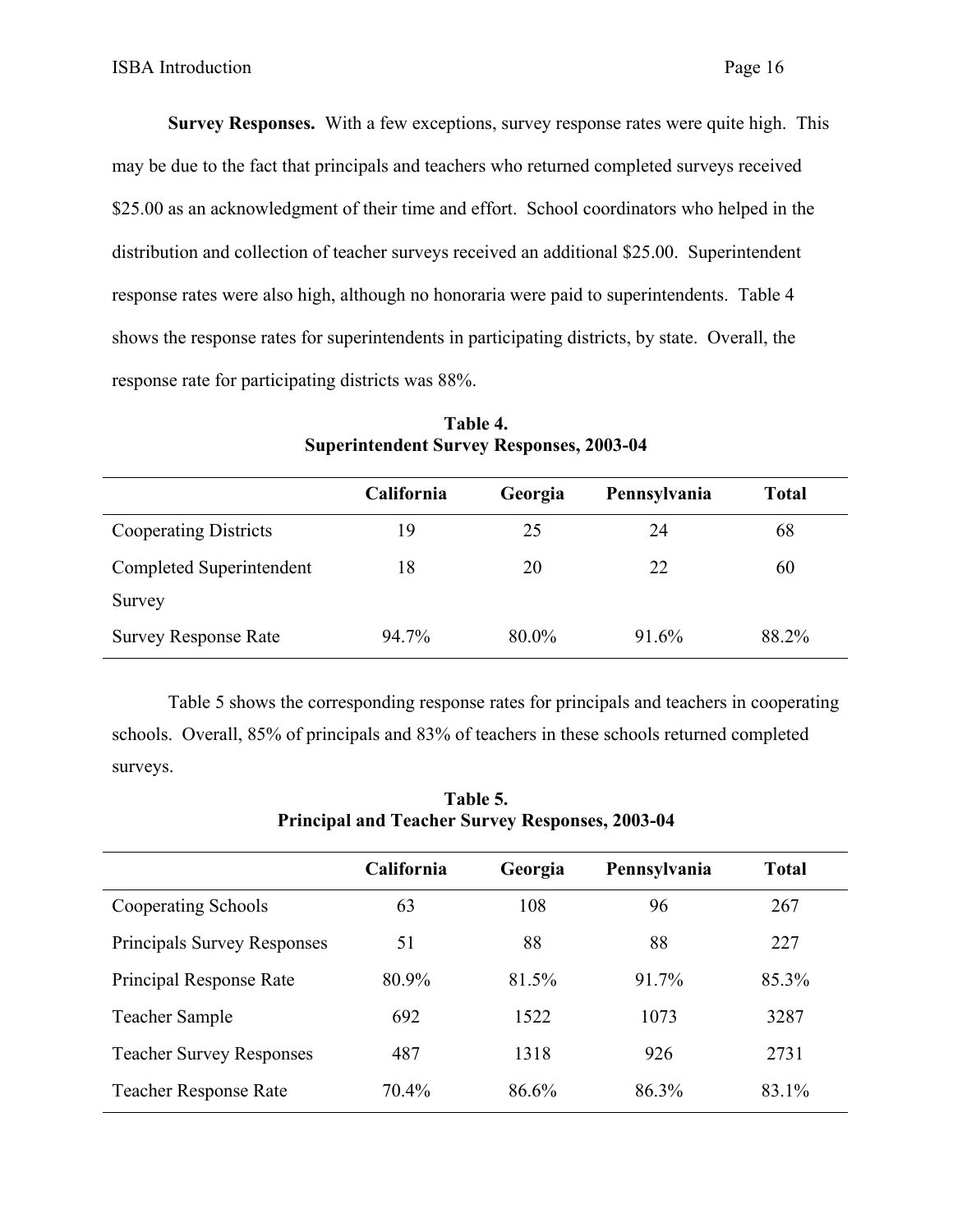**Achievement Data.** In future years, the project will look for associations between policies and practices as measured by our surveys and changes in student performance as measured by state achievement tests in mathematics and science. At the present time, the only information we have about student achievement is school-level summary statistics provided by states to comply with the accountability provisions of NCLB. We are still in the process of assembling a database that breaks down these scores by grade level and NCLB-defined subgroups (where the number of such students is deemed to be significant). In the future, we hope to be able to conduct more refined analyses using individual student scores linked over time, but it is not yet clear whether states will be able to provide us with these data.

**Analyses**. Different methods were used to analyze the results from the surveys, the superintendent interviews, and the case studies. For the surveys, state-specific weights were generated to make the responses reflect the state as a whole. The weights reflect both the sample design for each state and the patterns of survey non-response. As a result, the statistics reported in other papers in this symposium represent estimates of the responses of superintendents, principals and teachers statewide. One of the consequences of our sampling strategy, in which teachers and principals are nested within schools and schools are nested within districts, is that the number of responses grows progressively smaller as we move from teachers to principals to superintendents. As a result, the summary statistics based on teacher responses are more precise than those based on principal responses, which are more precise than those based on superintendent responses. To help the reader interpret the results, we have included estimates of the standard errors in all tables.

The 43 superintendent interviews were analyzed using the QSR N6 qualitative analysis software package. The interview notes were entered into the electronic database. A team of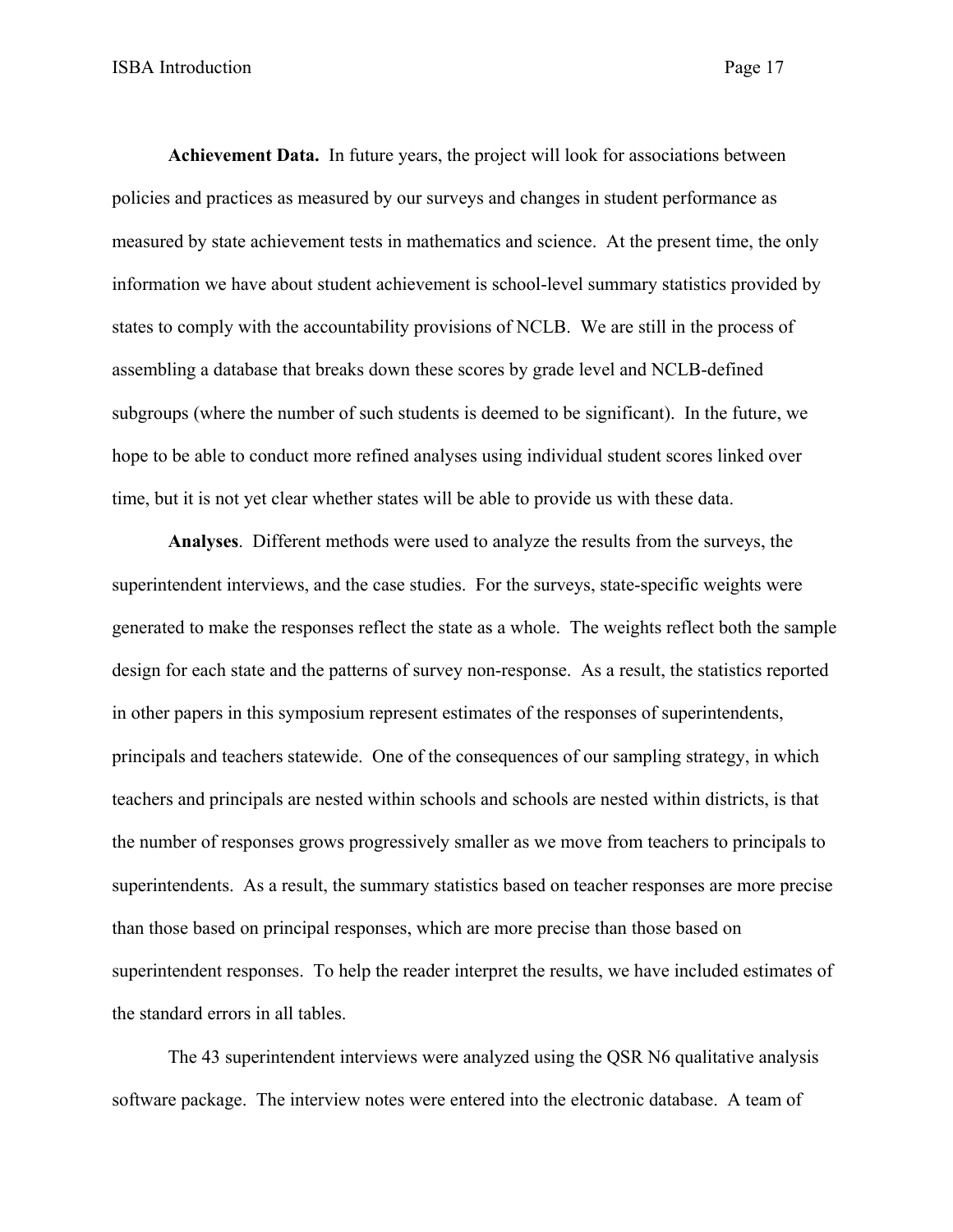three researchers developed a detailed coding scheme based on the various questions from our interview protocol, the study's overarching conceptual framework, and the major topic areas that emerged from an initial review of the interview notes. The electronic files were coded using this framework, and we used the software to generate detailed analyses of responses and identify themes within and across states.

The case studies were used primarily to obtain concrete examples to illustrate patterns revealed by the surveys and to afford fresh insight into implementation issues that might be incorporated in future data collection. Each interview was recorded on audiotape, and the tapes were transcribed to provide a searchable archive. In addition, the site visit team of two researchers wrote a summary of each school visit as well as an overall summary of each district visit. These summaries were read by most members of the research team as part of the analysis process.

#### **Results**

 The other papers in this symposium summarize results from the interviews and surveys conducted during 2003-04. However, before presenting those results, we describe some aspects of the educational systems of the three states to provide important background for the findings regarding standards-based accountability. In this section, we briefly describe contextual differences that are relevant to NCLB and accountability in California, Georgia and Pennsylvania.

#### **Demographic features**

 Table 6 summarizes some important demographic features of K-12 public education in California, Georgia and Pennsylvania. The states differ in a number of ways that might affect their implementation of SBA, including the size of their K-12 systems and the racial/ethnic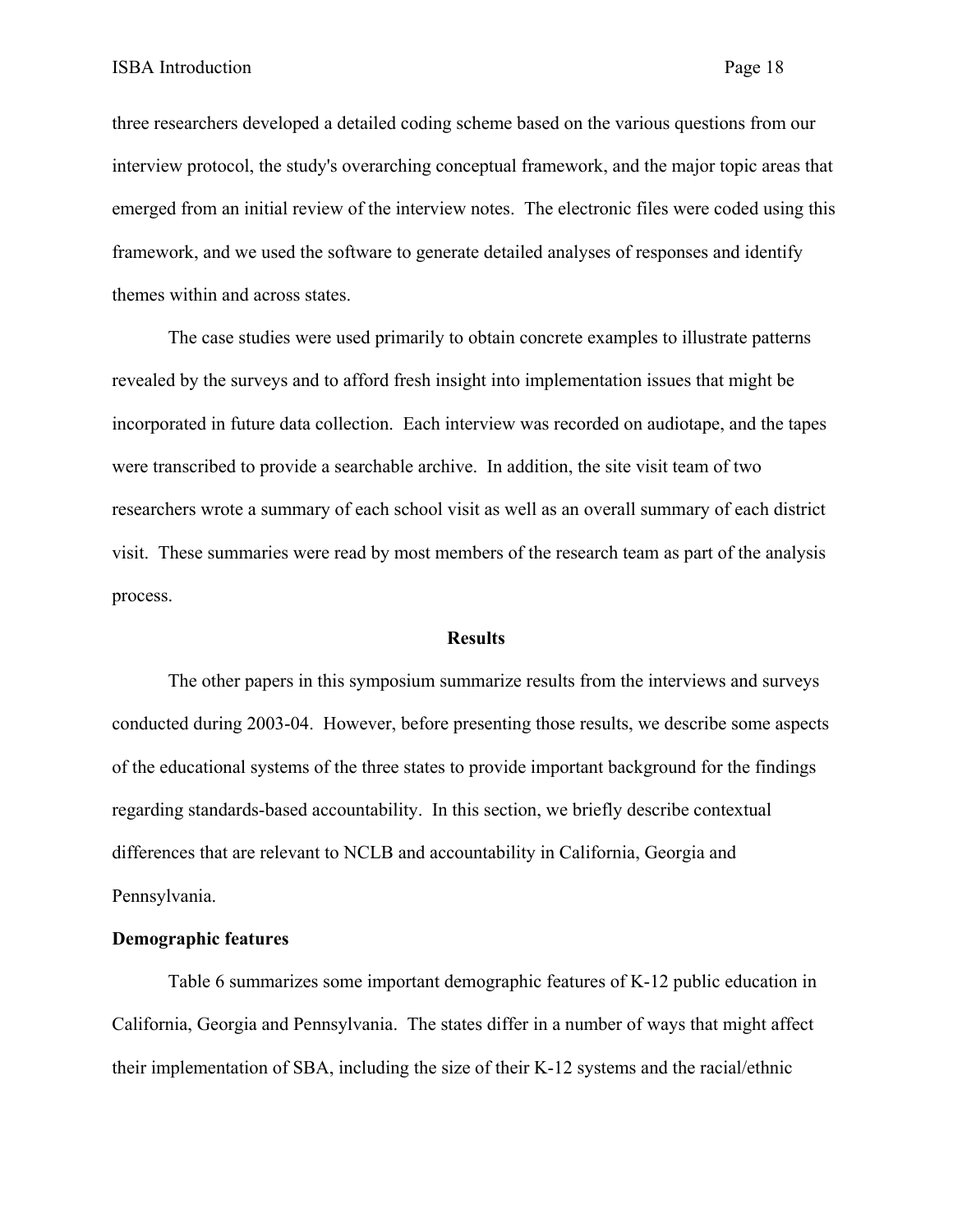characteristics of their students. California is a large, diverse state that enrolls approximately one out of every eight students in the United States. It has about one thousand districts that vary greatly in enrollment. There are over 100 districts with more than 10,000 students each, but about one-half of the districts in the state have fewer than 1,000 students. Georgia is predominantly a county system of school districts with enrollments ranging from 351 to 13,769; most districts fall in the 2,500 to 10,000 range. Pennsylvania has few large districts – only two have more than 25,000 students—and many are quite small—128 districts have fewer than 2,000 students.

| Feature             | <b>California</b><br>$(2003-04)$ | Georgia<br>$(2003-04)$ | Pennsylvania<br>$(2001-02)$ |
|---------------------|----------------------------------|------------------------|-----------------------------|
| Number of Districts | 1,059                            | 180                    | 501                         |
| Number of Schools   | 9,222                            | 2,033                  | 3,248                       |
| Number of Teachers  | 297,480                          | 99,535                 | 118,470                     |
| Number of Students  | 6,298,413                        | 1,553,437              | 1,821,627                   |

**Table 6. Size of K-12 Public School Systems** 

Source: Department of Education Web Sites for California, Georgia and Pennsylvania, accessed May 21, 2005.

Pennsylvania is the least diverse of the three states in terms of student race/ethnicity, while California is the most diverse with more than half of all students coming from "minority" groups (see Table 7). Georgia's overall school enrollment is 38% black, 7% Hispanic, and 50% white. All three states have roughly the same proportion of students with disabilities. Neither Georgia nor Pennsylvania has large numbers of students who are English language learners; however, serving the needs of English learners is a major educational challenge in California.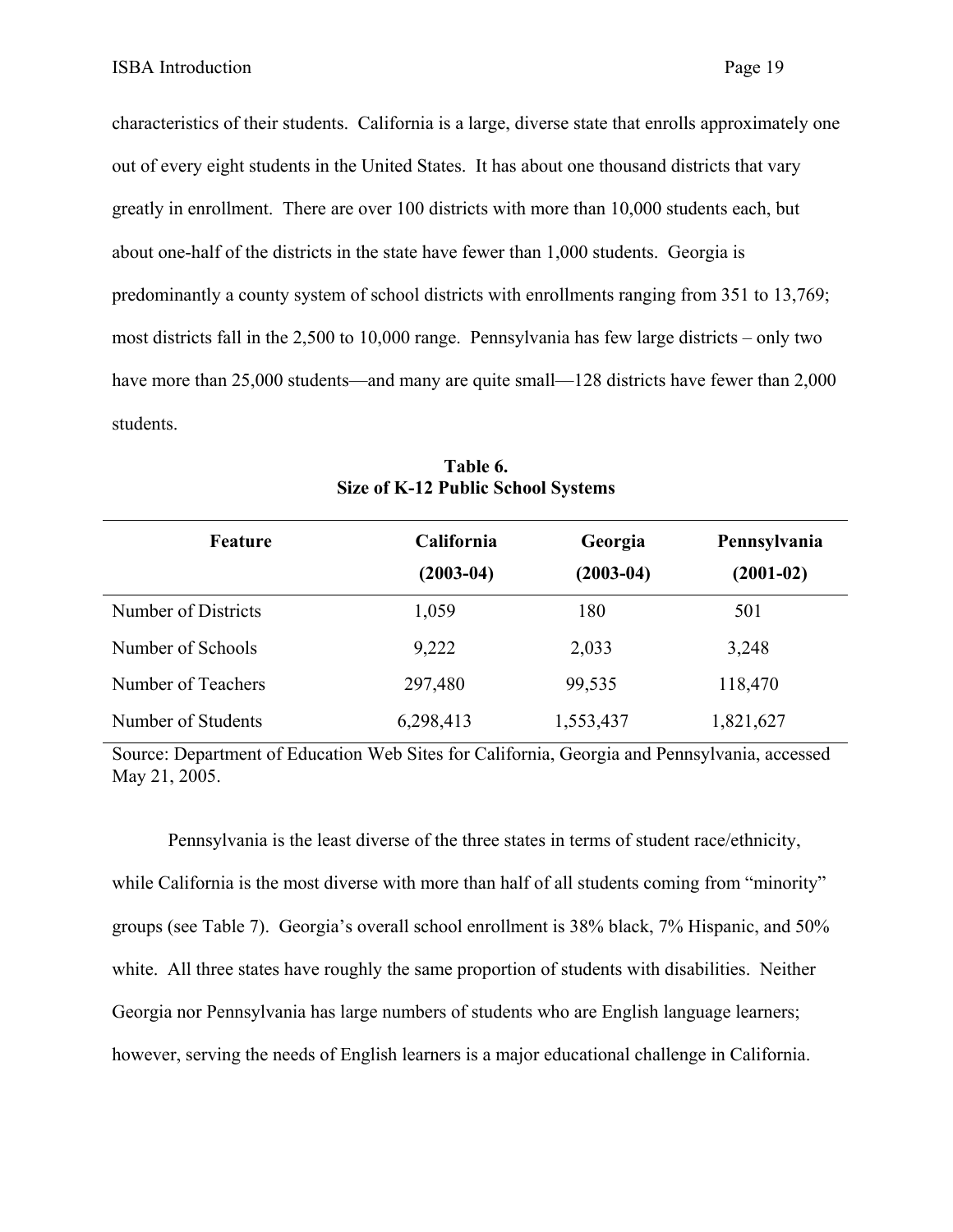| <b>Characteristic</b>             | California    | Georgia     | Pennsylvania |
|-----------------------------------|---------------|-------------|--------------|
|                                   | $(2003 - 04)$ | $(2003-04)$ | $(2001-02)$  |
| White                             | 32.5%         | 51%         | 77.7%        |
| Hispanic                          | $46.0\%$      | $7\%$       | 4.8%         |
| African-American                  | 8.1%          | 38%         | 4.8%         |
| Asian                             | $8.0\%$       | 3%          | 2.1%         |
| Free/Reduced Lunch Eligible       | 49.0%         | 46%         |              |
| <b>English Learners</b>           | 25.4%         | $4\%$       | $1.7\%$      |
| <b>Students with Disabilities</b> | 10.7%         | 12%         | 12.3%        |

# **Table 7. Student Demographic Characteristics**

Source: Department of Education Web Sites for California, Georgia and Pennsylvania, accessed May 21, 2005. Information about free/reduced price lunch eligible students was not found for Pennsylvania.

## **Prior State Accountability Systems**

In all three states, the implementation of standards-based accountability was shaped by the existing policy environment. While many state policy issues are relevant to the implementation of SBA—e.g., state budget, educational governance structure, political volatility—the most important may have been the states' prior experience with testing and accountability. In some states, NCLB represented an entirely new policy; in others it confronted existing state testing and accountability systems that had to be modified or dismantled.

**California**. The Public School Accountability Act of 1999 (PSAA) created a test-based accountability system in California prior to NCLB. The state had already adopted academic standards and a comprehensive testing program (combining norm-referenced tests with standards-based tests). Under PSAA, each school was assigned an Academic Performance Index (API) based on student test scores. Schools were required to increase their scores each year by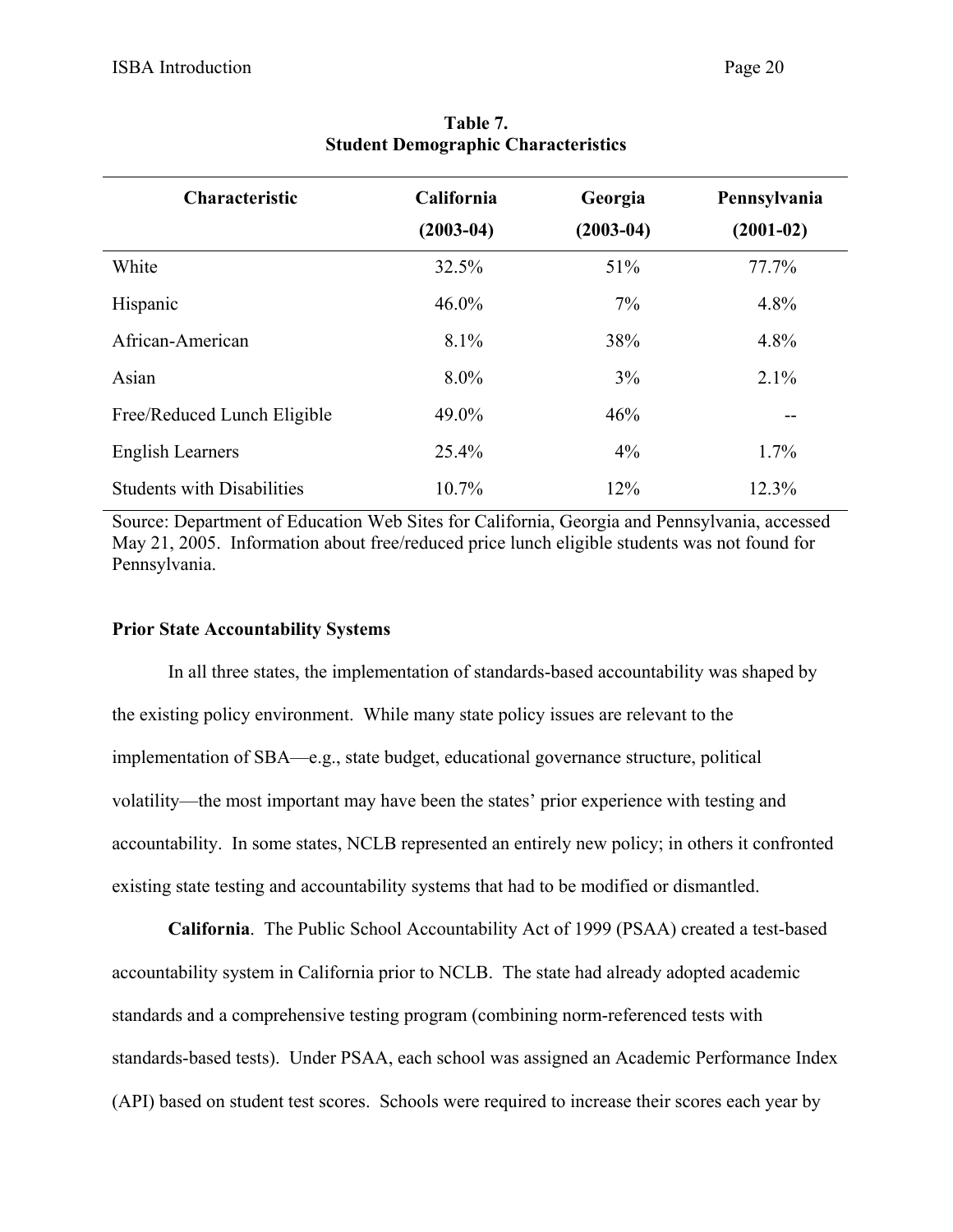an amount that was equal to 5% of the distance between their prior score and the state interim target of 800. The system included rewards and sanctions, which were based on gains in a school's API score, not on attaining a specific score level. For the first two years of the program, schools that made the greatest gains could receive large financial rewards that went directly to teachers. However, after 2000, the economic outlook worsened considerably and the reward funding was discontinued. Schools that did not meet their targets were subject to interventions to improve their performance. The interventions provided expert help to develop and implement improvement plans. If the interventions were not successful, then sanctions could be applied, including five forms of restructuring: reopening as a charter school, reconstitution, entering into a management contract, state takeover, or other major restructuring (Ziebarth, 2004).

Many of the features of the prior system were incorporated into the state's system under NCLB. For example, the API was used as the additional indicator required by NCLB (in addition to test scores), thus retaining to some degree the state's gain-based approach to accountability. However, the overlay of the federal system onto the existing state system has created some problems in California because the two systems can produce different judgments about individual schools. It is common for a school to be told it has achieved significant growth according to the state system but failed when measured against the federal benchmark. In fact, in 2004 the state Superintendent reported that 317 schools increased 30 points or more on API (a large gain), yet failed to make AYP.

**Georgia**. Georgia's legislature enacted an accountability system in 2000 modeled on the systems in Texas and North Carolina (Georgia's A Plus Education Act - HB1187). The A+ system was supposed to award a letter grade to each school (A-F) and assign rewards and interventions based on overall student achievement as well as gains in student achievement.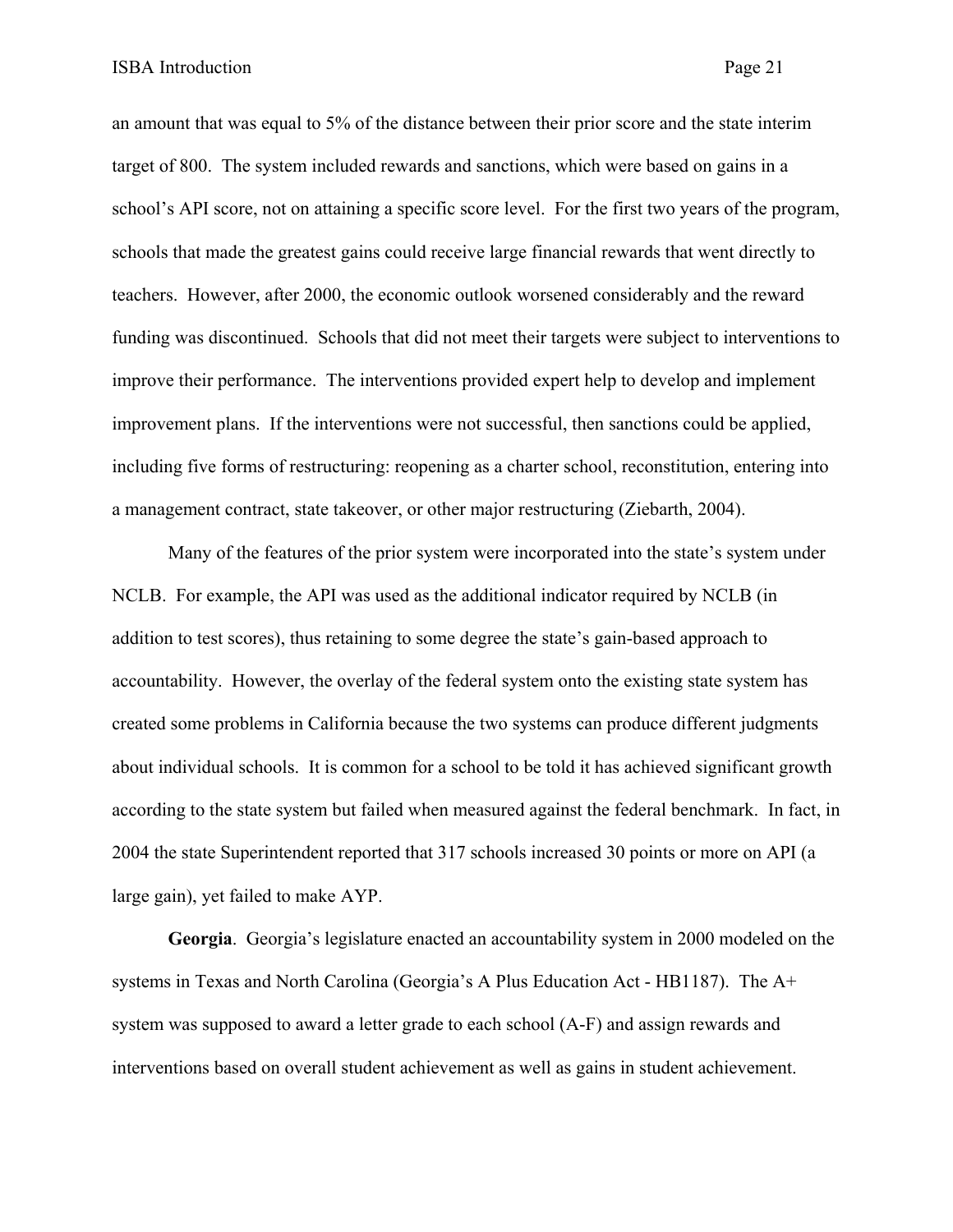However, the grading system was not fully implemented as the state responded to the NCLB requirements and there were changes in the political leadership of the state. For several years, accountability has been an issue of contention between the Governor's office and the Department of Education. The A Plus Education Act created a new accountability system for Georgia schools, and it removed the responsibility for it from the Department of Education and placed it in the Governor's office. In fact, the newly-created Office of Educational Accountability (OEA) was responsible for drafting the state NCLB plan and submitting the state workbook. The contentious situation lessened after the election of a new Governor in 2003, and the current administration is beginning to re-integrate the functions of the OEA (which has been renamed the Office of Student Accountability) into the Department of Education.

 The state's system is now fully compliant with NCLB, with AYP as the primary measure of school performance. The system includes sanctions for schools that persistently perform poorly. A school that is a poor performer for two years has a "school master" or management team appointed by the state. If the school's performance remains low for three or more consecutive years, it can be restructured, including reopening as a charter, reconstitution, or state takeover (Ziebarth, 2004).

Georgia is also in the process of completely revising its curriculum standards in response to an external audit (conducted by Phi Delta Kappa) that found the state's Quality Core Curriculum (QCC) lacked depth, covered too many topics, and was not aligned with national standards. The new performance-based Georgia Performance Standards (GPS) have received high marks in a subsequent PDK audit. The new standards will take effect in the 2005-2006 school year, giving teachers time to participate in professional development on the new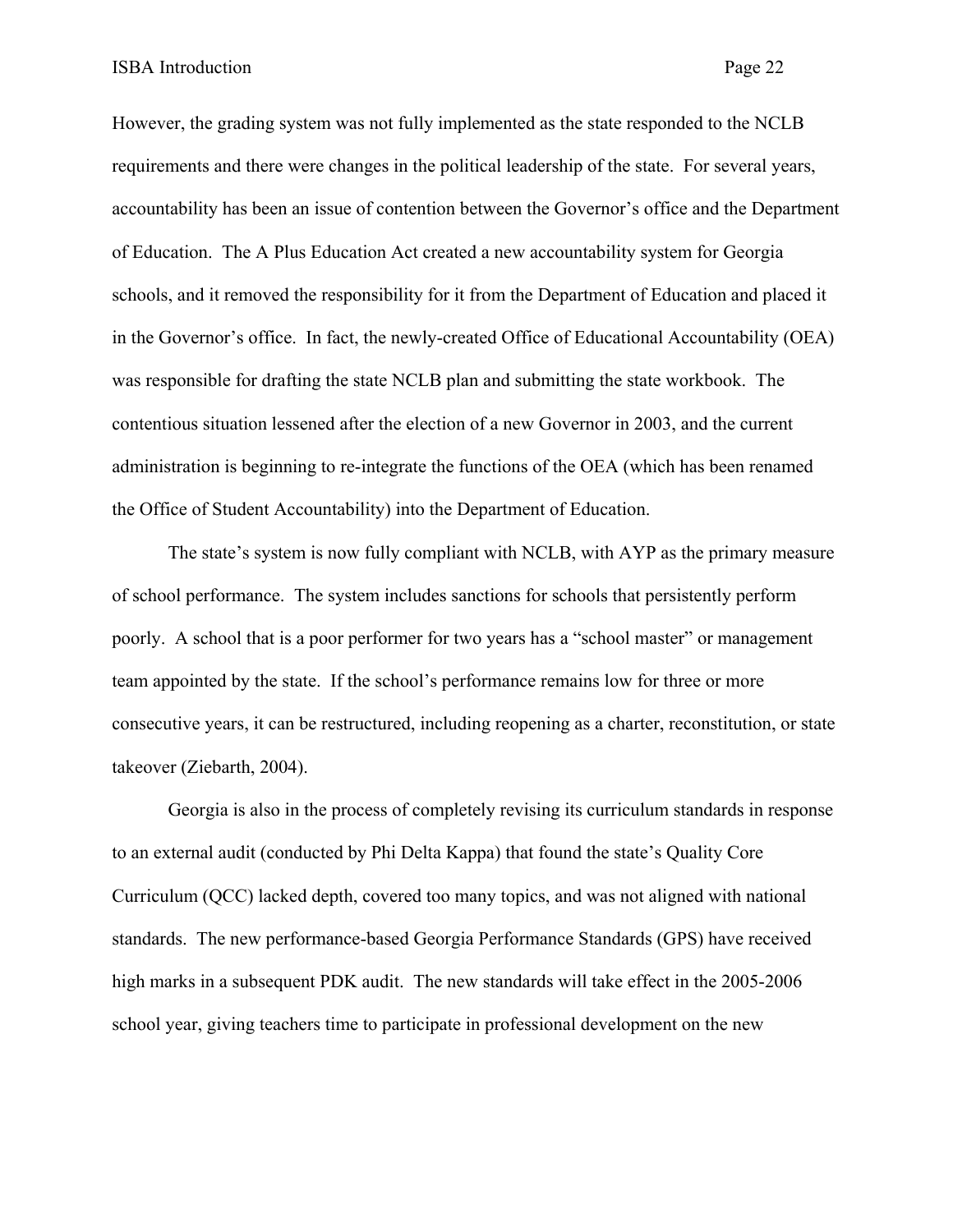curriculum and also providing time to continue the revision of the state's assessments to align them with the standards.

**Pennsylvania**. Pennsylvania has a long history of local control, and the state Department of Education has traditionally had low involvement with local districts and schools. Prior to NCLB, the Pennsylvania legislature had passed "Empowerment Legislation" under which districts were identified as "educational empowerment districts" if more than 50 percent of students in the district scored at the "Below Basic" level on the state test—Pennsylvania System of School Assessment (PSSA)—for two years. About 12 districts were identified for improvement under this law in its first year, and their local boards were given wide latitude for improving schools, including reopening as a charter, reconstitution, or entering into a management contract, (Ziebarth, 2004). Another key feature of this system was the Pennsylvania Performance Index (PPI), a continuous improvement measure that was supposed to be used by the state to recognize "significant growth."

In response to NCLB, Pennsylvania developed a new system that complied with the federal guidelines. Schools' status from the "empowerment legislation" was transferred over into the NCLB system. The PPI has been relegated to a minor role in the new system; schools that do not meet AYP but make substantial gains on the PPI may appeal the AYP status decision to the Department of Education, which may change their status "on appeal." However, this procedure is now under review by the U.S. Department of Education.

Pennsylvania chose to have their accountability system apply equally to all schools and districts. Under this unified system, Pennsylvania plans to provide the same technical assistance and sanction to all schools that fail to make adequate yearly progress, not just Title I schools. **(**However, choice is only being offered to students in Title I schools.) Under the new NCLB-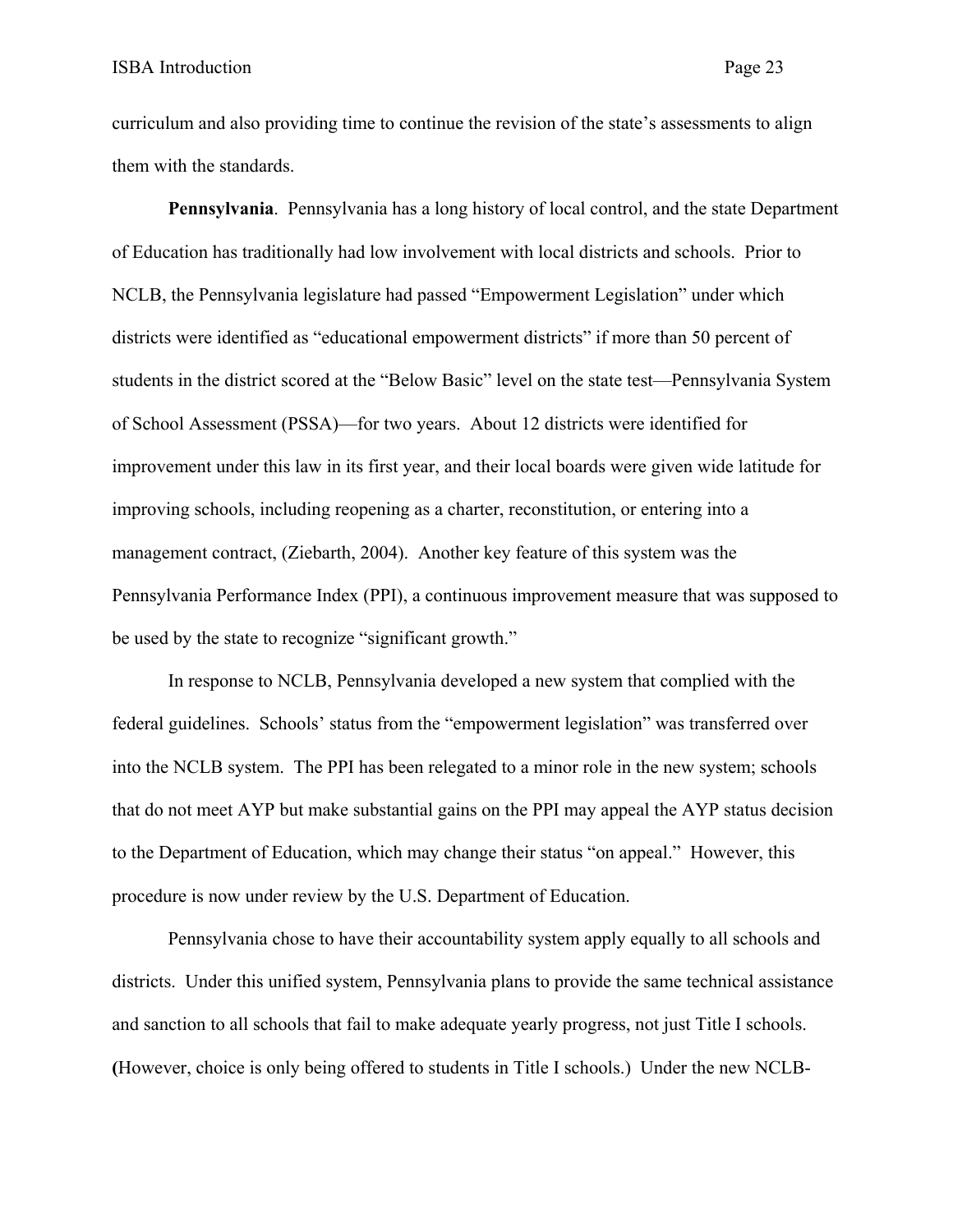mandated accountability system, the Department is taking a much more active role, and there is a debate in the legislature about how much control the Department of Education should have over districts. The larger role requires more funding, but the legislature has been reluctant to expand the budget of the state agency.

#### **State Testing Programs**

Each state had a testing program prior to NCLB, but none was completely adequate to meet the basic NCLB requirements. California and Georgia were closest, testing students in reading and mathematics in most of the required grades prior to NCLB, while Pennsylvania was only testing in "milepost" grades (i.e., one elementary grade, one middle school grade, one high school grade). All three states have made changes to their testing program to comply with NCLB, and most still have additional changes in the works. For example, California has been gradually shifting from norm-referenced tests to standards based tests over the past decade. Each state has been modifying their testing programs during this period, and a year by year summary is extremely complex. At the present time, all three state testing programs meet the NCLB requirements in all areas except science. Georgia has been testing in science in the required grades for many years. California will implement required science testing in 2004-05, while Pennsylvania science tests will not be operational until 2006-07. Table 8 summarizes some of the key features of states testing programs as of 2004-05.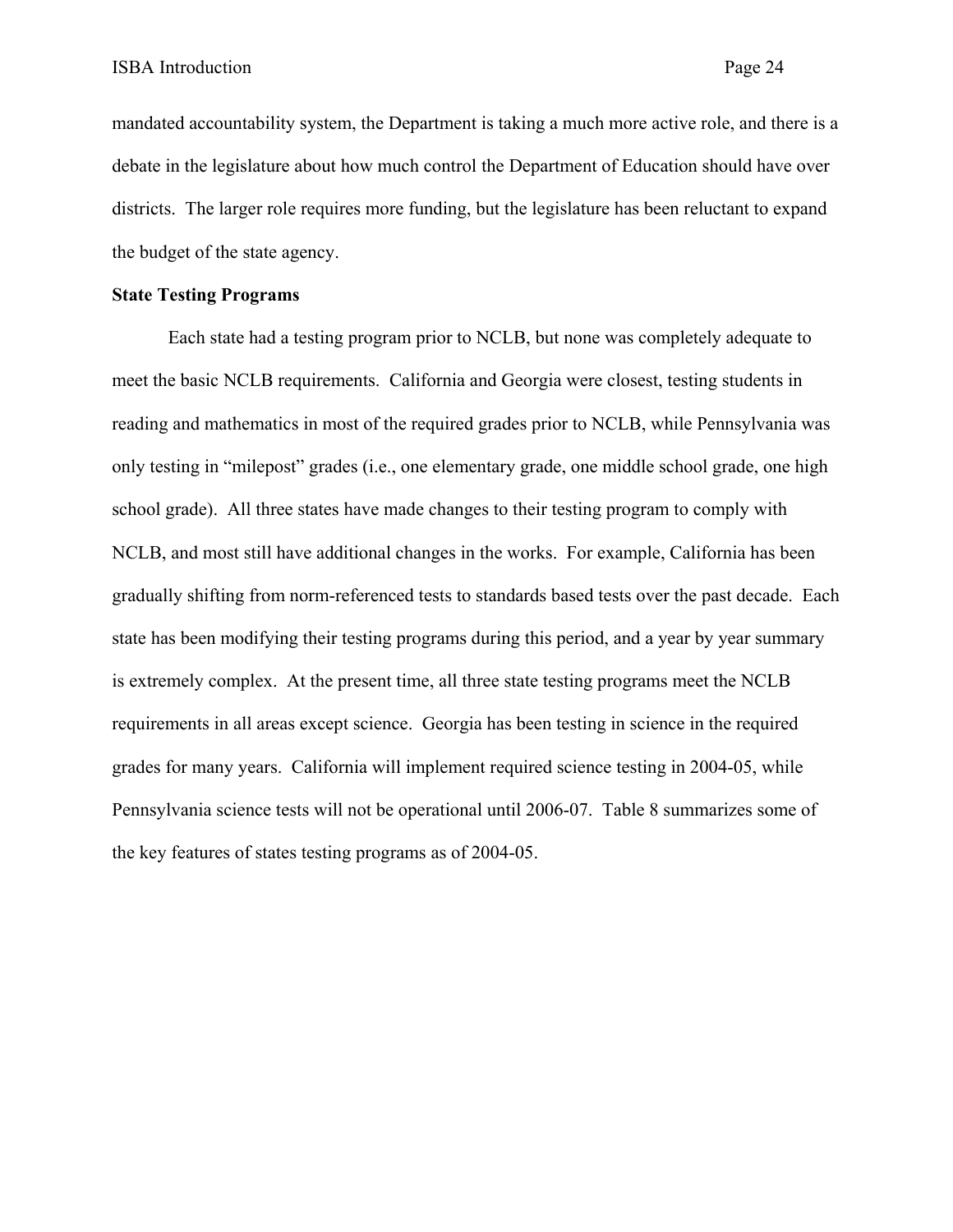|                                         | California                                                                     | Georgia                                                                                                                                         | Pennsylvania                                                                                           |
|-----------------------------------------|--------------------------------------------------------------------------------|-------------------------------------------------------------------------------------------------------------------------------------------------|--------------------------------------------------------------------------------------------------------|
| <b>Test Name</b>                        | California Standards<br>Test (CST)                                             | Criterion-Referenced<br><b>Competency Test</b><br>(CRCT)                                                                                        | Pennsylvania System<br>of School Assessment<br>(PSSA)                                                  |
| <b>Comprehensive Testing</b><br>(Grade) | Mathematics (3-8)<br>Reading (3-8)<br>Science (5)<br>(8 and 10 in 2005)        | Reading $(1-8)$<br>Mathematics (1-8)<br>Science $(3-8)$                                                                                         | Reading $(3, 5, 8, 11)$<br>Mathematics $(3, 5, 8,$<br>11)<br>Writing (6, 9, 11)<br>Science (2007-08)   |
| <b>Additional Testing</b>               | California<br><b>Achievement Test-6</b><br>(4, 7)                              | Stanford-9 (3, 5, 8)<br>Writing $(3, 5)$                                                                                                        | Locally developed<br>tests $(4, 6, 7)$                                                                 |
| End of Course Testing<br>(High School)  | Mathematics<br>Science                                                         | <b>Mathematics Science</b>                                                                                                                      |                                                                                                        |
| High School Exit Exam                   | California High<br>School Exit Exam<br>(CAHSEE)                                | Georgia High School<br><b>Graduation Tests</b><br>$(GHSGT)$ -<br>English/language<br>arts, mathematics,<br>writing, science,<br>social studies. | Proficient level in<br>reading, writing, and<br>mathematics on either<br>state or local<br>assessment. |
| Second Language<br>Testing              | Spanish Assessment<br>of Basic Education,<br><b>Second Edition</b><br>(SABE/2) |                                                                                                                                                 |                                                                                                        |
| <b>Alterative Assessment</b>            | California Alternative<br>Performance<br>Assessment (CAPA)                     | Georgia Alternative<br>Assessment for<br>students with severe<br>disabilities                                                                   | Pennsylvania<br><b>Alternative Student</b><br>Assessment (PASA)                                        |

# **Table 8. State Testing, 2004-05**

# **NCLB Status**

 Based on 2003-04 testing, more than one-third of the schools in California did not make adequate yearly progress (see Table 9). In Pennsylvania the rate was 22%; in Georgia it was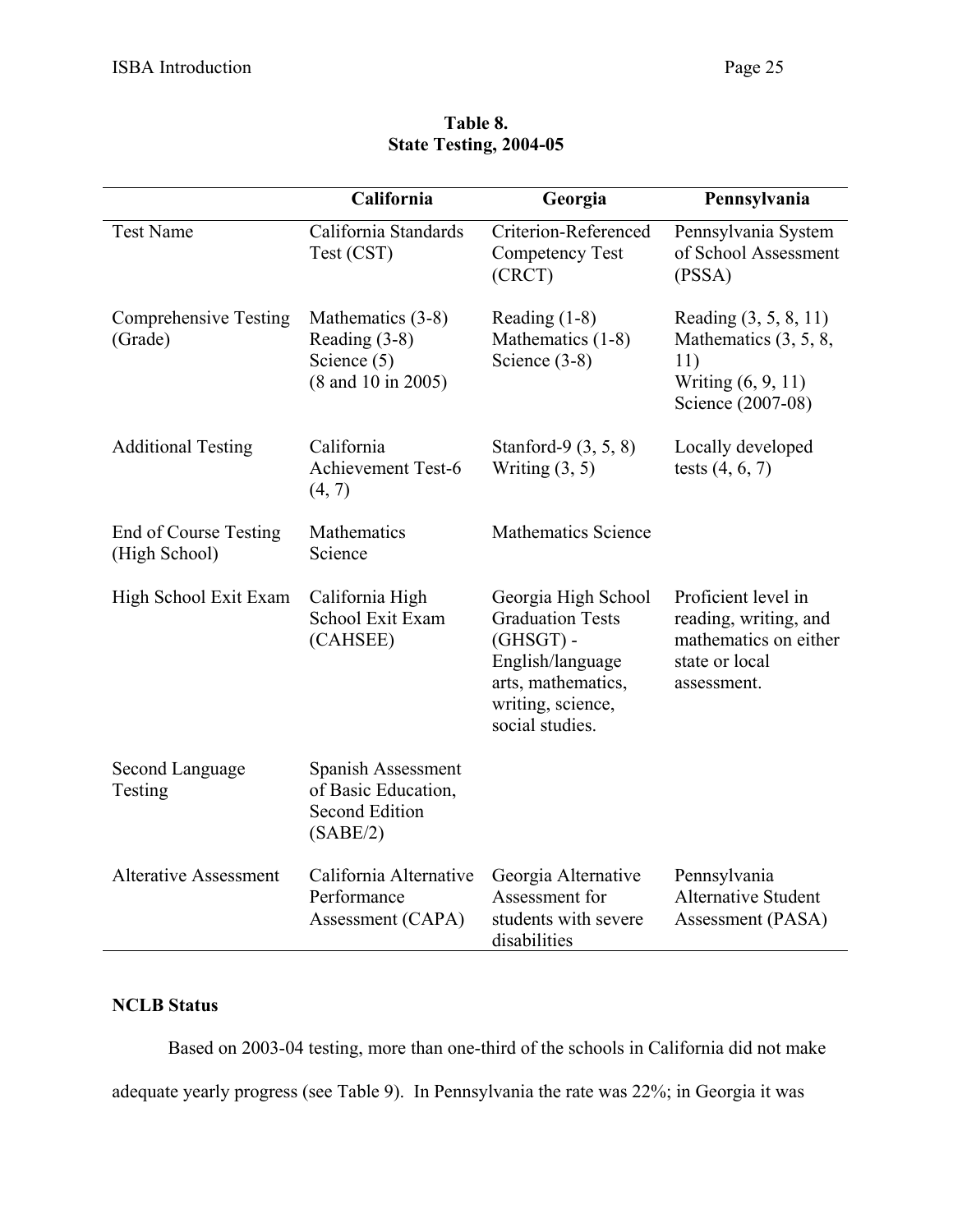18%. Yet, Georgia had a higher percentage of schools in each of the other NCLB designated conditions, identified for improvement, corrective action and restructuring. This condition exists, in part, because Georgia implemented its Title I accountability system earlier than Pennsylvania or California, so schools that are struggling are further along in the identification and remediation process. Pennsylvania has the lowest percentage of schools in each category. While all three states must be concerned about poorly performing schools, Georgia is facing the greatest current challenges as far as required district and state intervention is concerned.

| <b>School Status</b>       | California | Georgia | Pennsylvania |
|----------------------------|------------|---------|--------------|
| Making AYP                 | 64%        | 78%     | 82%          |
| Identified for Improvement | 13%        | 21%     | 8%           |
| Corrective Action          | $2\%$      | 3%      | $0\%$        |
| Restructuring              | 3%         | $4\%$   | $2\%$        |

**Table 9. 2004-05 NCLB Status (Based on 2003-04 Testing)** 

## **Teacher Qualifications**

 NCLB also requires that all students be taught by "highly qualified teachers." States must take steps to bring all teachers up to this status. California is facing a much greater challenge than the other two states in terms of highly qualified teachers. Table 10 shows the overall percentage of classes in each state taught by teachers who were highly qualified in 2002- 03, and the percentages in high- and low-poverty schools.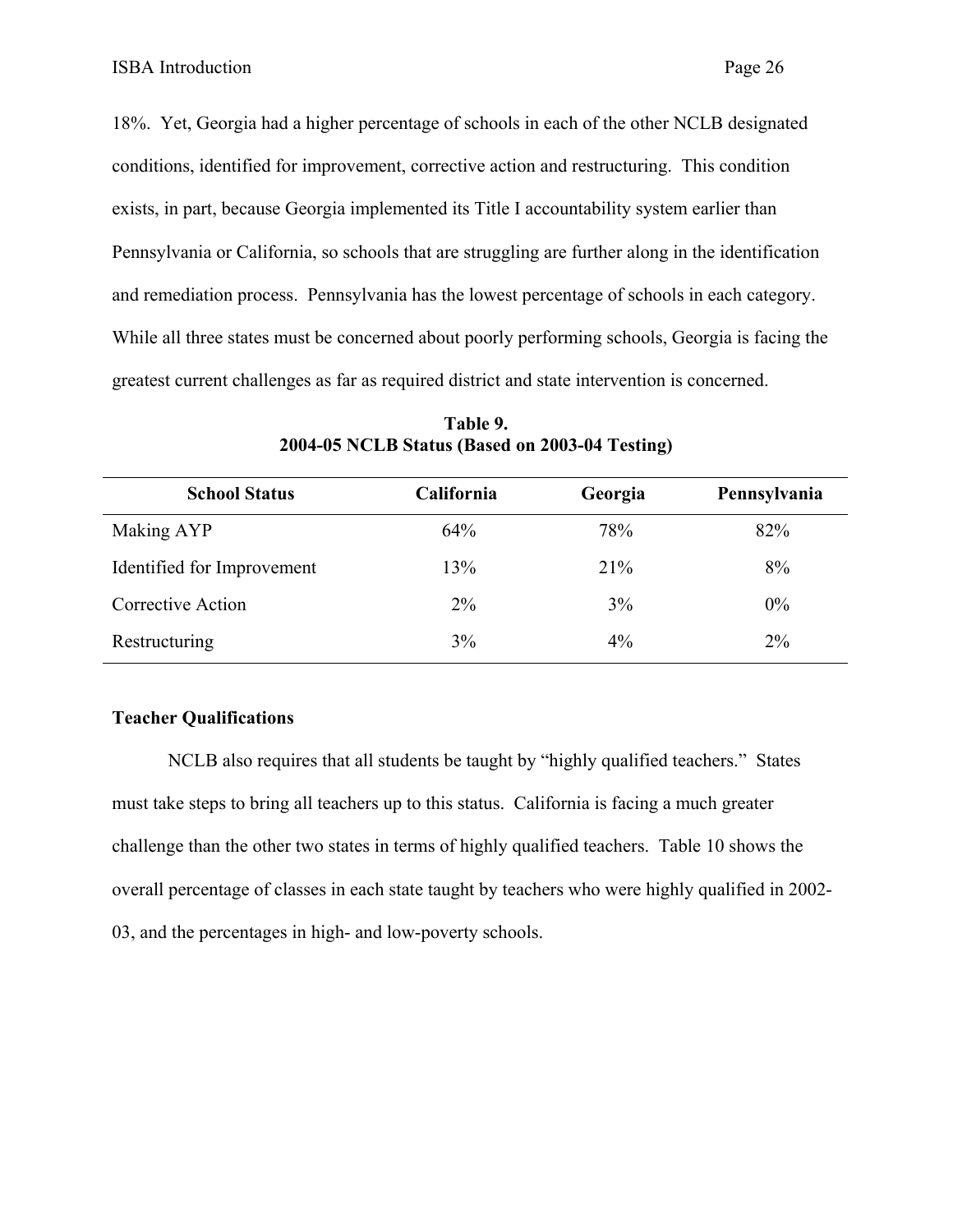|                             | California | Georgia | Pennsylvania |
|-----------------------------|------------|---------|--------------|
| All Schools                 | 48%        | 94%     | 97%          |
| <b>High-Poverty Schools</b> | 35%        | 95%     | 92%          |
| Low-Poverty Schools         | 53%        | 95%     | 99%          |

**Table 10. Percent of Classes Taught by Highly Qualified Teachers, 2002-03** 

# **Outline of Symposium**

The remainder of the symposium will present findings from our 2003-04 interviews and surveys. The second paper, presented by McCombs, will focus on standards and assessments. Following that, Marsh, Russell, and Barney will describe accountability provisions (AYP, sanctions, etc.). The fourth paper by Barney and Robyn examines technical assistance and support. Lastly, Hamilton, Berends and Stecher will discuss classroom-level effects.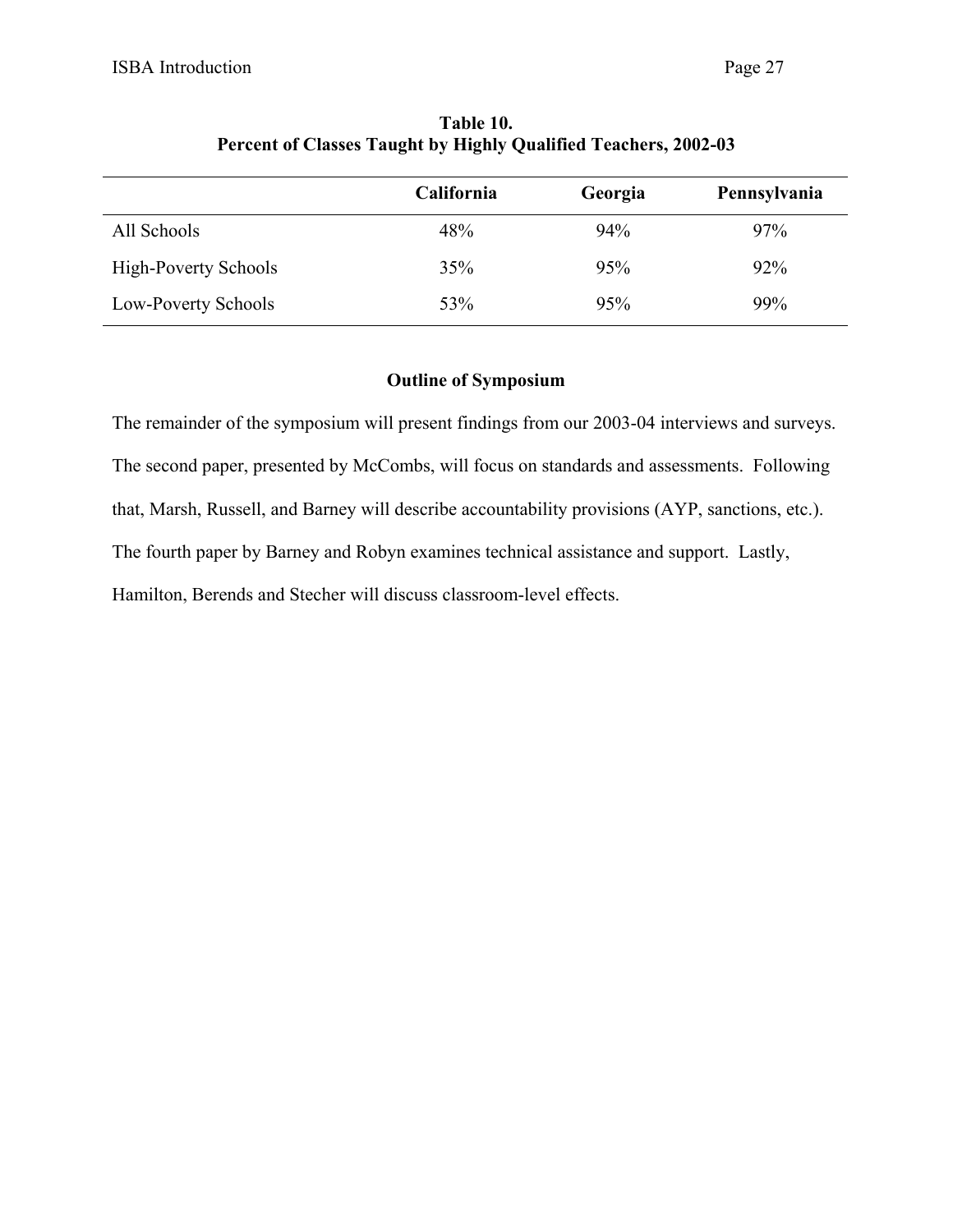#### **References**

- Betts, J. R., & Costrell, R. M. (2001). Incentives and equity under standards-based reform. In D. Ravitch (Ed.), *Brookings Papers on Education Policy: 2001* (pp. 9-74). Washington, DC: Brookings Institution Press.
- Bishop, J. (1997). *The effect of curriculum-based exit exam systems on student achievement*. CAHRS Working Paper 97-15.
- Education Commission of the States (2002, December). States conducting student competency testing for high school graduation (exit exams). Denver: Author. Downloaded from http://www.ecs.org/clearninghouse/41/18/4118.htm on March 21, 2005.
- Elmore, R. F. (1996). Getting to scale with good educational practice. *Harvard Educational Review, 66*, 1-17.
- Elmore, R. F., & Fuhrman, S. H. (1995). Opportunity-to-learn standards and the state role in education. *Teachers College Record, 96,* 432-457.
- Grissmer, D W., & Flanagan, A. (1998). *Exploring rapid score gains in Texas and North Carolina*. Washington, DC: National Education Goals Panel.
- Grissmer, D. W., Flanagan, A., Kawata, J., & Williamson, S. (2000). *Improving student achievement: What state NAEP scores tell us* (MR-924-EDU) Santa Monica, CA: RAND.
- Hamilton, L. (2004). Assessment as a policy tool. *Review of Research in Education,* 27, 25-68.
- Kirst, M. W. (1990). *Accountability: Implications for state and local policymakers*. Washington DC: Office of Educational Research and Improvement, U.S. Department of Education.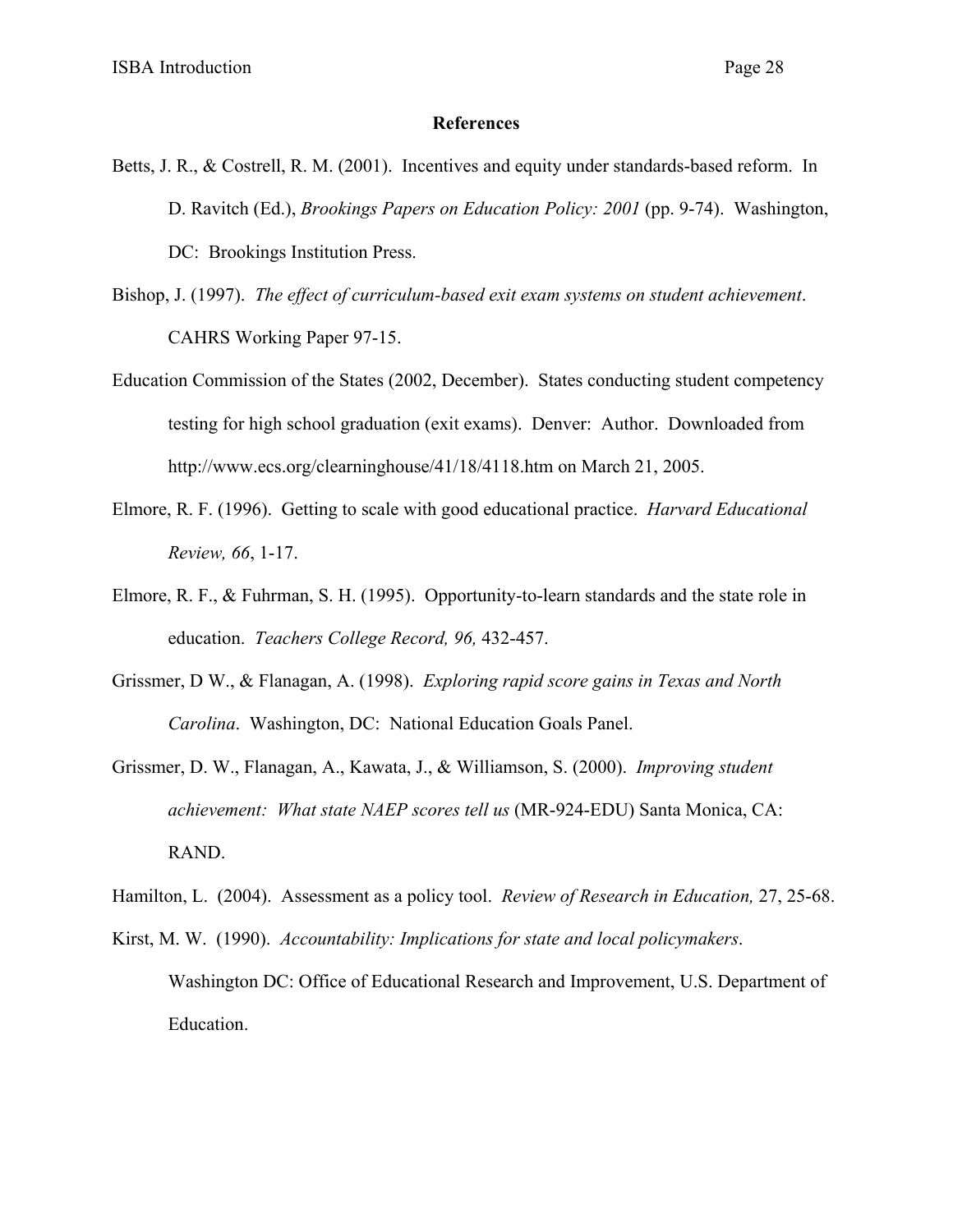- Klein, S. P., Hamilton, L. S., McCaffrey, D., F., & Stecher, B. M. (2001). *What do test scores in Texas tell us?* (IP-202). Santa Monica, CA: RAND.
- McKnight, C. C., Crosswhite, F. J., Dossey, J. A., Kifer, E., Swafford, J. O., Travers, K. J., and Cooney, T. J. (1987). *The underachieving curriculum: Assessing US schools mathematics from an international perspective.* Champaign, IL: Stipes Publishing Company.
- Meyer, J. W., & Rowan, B. (1978). The structure of educational organizations. In M. Meyer (Ed.), *Environments and organizations* (pp. 78-109). San Francisco: Jossey-Bass.
- National Council on Education Standards and Testing. (1992). *Raising standards for American education*. Washington, DC: Author.
- National Governor's Association (1989). *Results in education: 1989*. Washington, D. C.: author.
- National Research Council (1999). *Testing, Teaching, and Learning.* Washington DC: National Academy Press.
- Phillips, M., & Chin, T. (2001). Comment on Betts & Cotrell. In D. Ravitch (Ed.), *Brookings papers on education policy: 2001* (pp. 61-66). Washington, DC: Brookings Institution Press.
- Resnick, D. (1982). History of educational testing. In A. K. Wigdor and W. R. Garner (Eds.), *Ability testing: Uses, consequences, and controversies, Part II*. Washington, D. C.: National Academy Press, pp. 173-194.
- Roderick, M., & Engel, M. (2001). The grasshopper and the ant: Motivational responses of lowachieving students to high-stakes testing. *Educational Evaluation and Policy Analysis, 23,* 197-227.